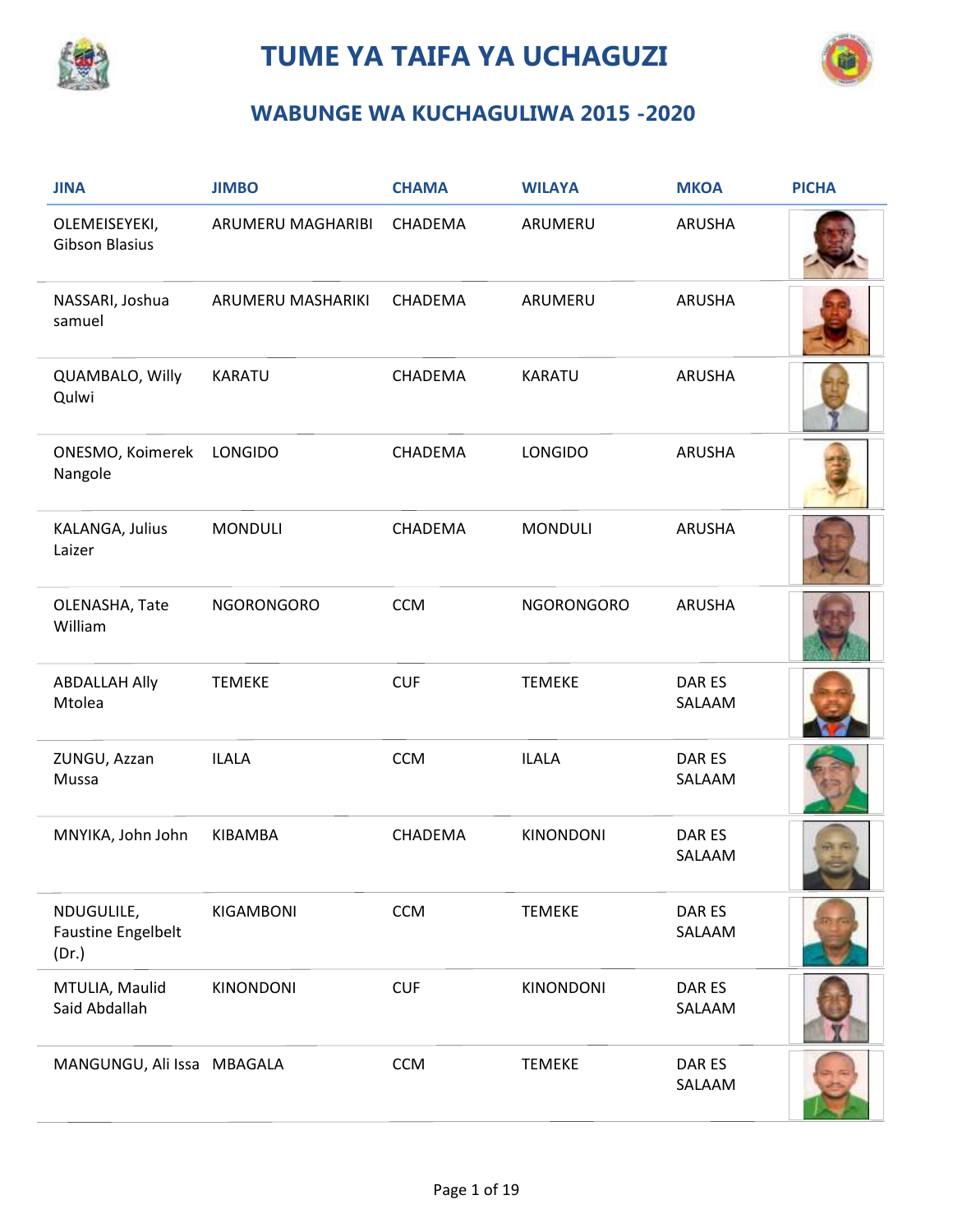| <b>JINA</b>                          | <b>JIMBO</b>        | <b>CHAMA</b> | <b>WILAYA</b>                       | <b>MKOA</b>      | <b>PICHA</b> |
|--------------------------------------|---------------------|--------------|-------------------------------------|------------------|--------------|
| <b>BONNAH, Moses</b><br>Kulwa        | <b>SEGEREA</b>      | <b>CCM</b>   | <b>TEMEKE</b>                       | DAR ES<br>SALAAM |              |
| KUBENEA, Saed<br>Ahmed               | <b>UBUNGO</b>       | CHADEMA      | <b>KINONDONI</b>                    | DAR ES<br>SALAAM |              |
| WAITARA, Mwita<br>Mwikabe            | <b>UKONGA</b>       | CHADEMA      | <b>ILALA</b>                        | DAR ES<br>SALAAM |              |
| MDEE, Halima James KAWE              |                     | CHADEMA      | <b>KINONDONI</b>                    | DAR ES<br>SALAAM |              |
| ASHATU,<br>Kachwamba Kijaji<br>(Dr.) | <b>KONDOA</b>       | <b>CCM</b>   | <b>KONDOA</b>                       | <b>DODOMA</b>    |              |
| <b>BADWEL, Omary</b><br>Ahmad        | <b>BAHI</b>         | <b>CCM</b>   | <b>BAHI</b>                         | <b>DODOMA</b>    |              |
| NKAMIA, Juma<br>Selemani             | <b>CHEMBA</b>       | <b>CCM</b>   | <b>CHEMBA</b>                       | <b>DODOMA</b>    |              |
| MWAKA, Joel<br>Makanyaga             | <b>CHILONWA</b>     | <b>CCM</b>   | CHAMWINO                            | <b>DODOMA</b>    |              |
| MAVUNDE,<br>Anthony Peter            | <b>DODOMA MJINI</b> | <b>CCM</b>   | <b>MANISPAA YA</b><br><b>DODOMA</b> | <b>DODOMA</b>    |              |
| SIMBACHAWENE,<br>George Boniface     | KIBAKWE             | <b>CCM</b>   | <b>MPWAPWA</b>                      | <b>DODOMA</b>    |              |
| SANNDA, Edwin<br>Mgante              | <b>KONDOA MJINI</b> | <b>CCM</b>   | <b>KONDOA</b>                       | <b>DODOMA</b>    |              |
| NDUGAI, Job Yustino KONGWA           |                     | <b>CCM</b>   | <b>KONGWA</b>                       | <b>DODOMA</b>    |              |
| LUBELEJE, George<br>Malima           | <b>MPWAPWA</b>      | <b>CCM</b>   | <b>MPWAPWA</b>                      | <b>DODOMA</b>    |              |
| LUSINDE,<br>Livingstone Joseph       | <b>MTERA</b>        | <b>CCM</b>   | CHAMWINO                            | <b>DODOMA</b>    |              |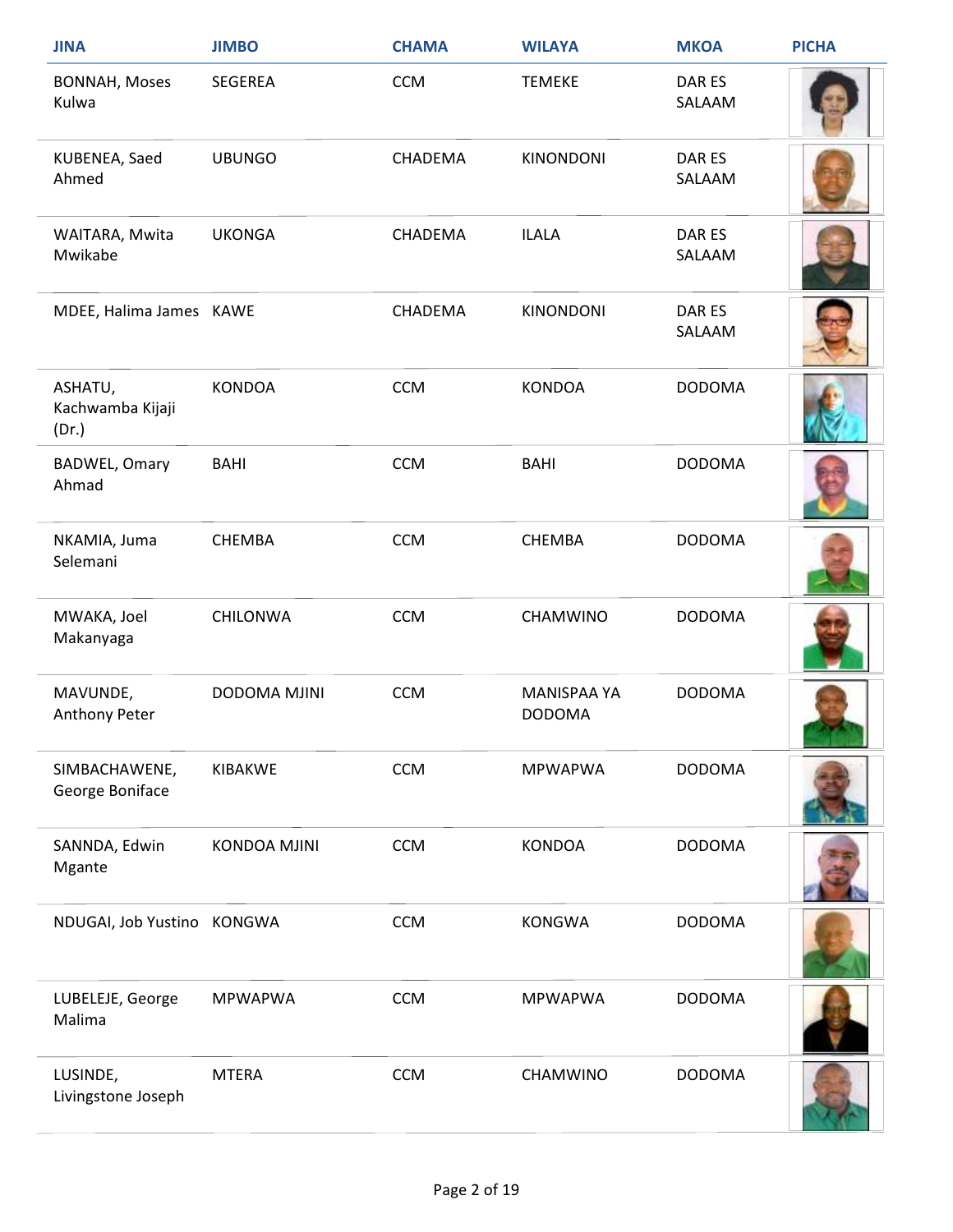| <b>JINA</b>                       | <b>JIMBO</b>          | <b>CHAMA</b> | <b>WILAYA</b>       | <b>MKOA</b>   | <b>PICHA</b> |
|-----------------------------------|-----------------------|--------------|---------------------|---------------|--------------|
| DOTO, Mashaka<br>Biteko           | <b>BUKOMBE</b>        | <b>CCM</b>   | <b>BUKOMBE</b>      | <b>GEITA</b>  |              |
| BUKWIMBA, Lolesia<br>Jeremia      | <b>BUSANDA</b>        | <b>CCM</b>   | <b>GEITA</b>        | <b>GEITA</b>  |              |
| KILEMANI,<br>Matogolo Medard      | <b>CHATO</b>          | <b>CCM</b>   | <b>CHATO</b>        | <b>GEITA</b>  |              |
| MUSUKUMA,<br>Joseph Kasheku       | <b>GEITA</b>          | <b>CCM</b>   | <b>GEITA</b>        | <b>GEITA</b>  |              |
| KANYASU, Contantin<br>e John      | <b>GEITA MJINI</b>    | <b>CCM</b>   | MJI WA GEITA        | <b>GEITA</b>  |              |
| AUGUSTINO,<br>Manyanda Masele     | <b>MBOGWE</b>         | <b>CCM</b>   | <b>MBOGWE</b>       | <b>GEITA</b>  |              |
| HUSEIN, Nassor<br>Amar            | NYANG'HWALE           | <b>CCM</b>   | NYANG'HWALE         | <b>GEITA</b>  |              |
| MSIGWA, Simon<br>Peter            | <b>IRINGA MJINI</b>   | CHADEMA      | <b>IRINGA MJINI</b> | <b>IRINGA</b> |              |
| LUKUVI,<br>Vangimembe<br>William  | <b>ISMANI</b>         | <b>CCM</b>   | <b>IRINGA</b>       | <b>IRINGA</b> |              |
| MGIMWA, Godfrey<br>William        | KALENGA               | <b>CCM</b>   | <b>IRINGA</b>       | <b>IRINGA</b> |              |
| VENANCE,<br>Methusalah<br>Mwamoto | <b>KILOLO</b>         | <b>CCM</b>   | <b>KILOLO</b>       | <b>IRINGA</b> |              |
| MGIMWA, Hassan<br>Mahmoud         | MUFINDI KASKAZINI     | <b>CCM</b>   | <b>MUFINDI</b>      | <b>IRINGA</b> |              |
| MENDRAD,<br>Lutengano Kigola      | <b>MUFINDI KUSINI</b> | <b>CCM</b>   | <b>MUFINDI</b>      | <b>IRINGA</b> |              |
| CHUMI, Cosato<br>David            | <b>MAFINGA MJINI</b>  | <b>CCM</b>   | MJI WA MAFINGA      | <b>IRINGA</b> |              |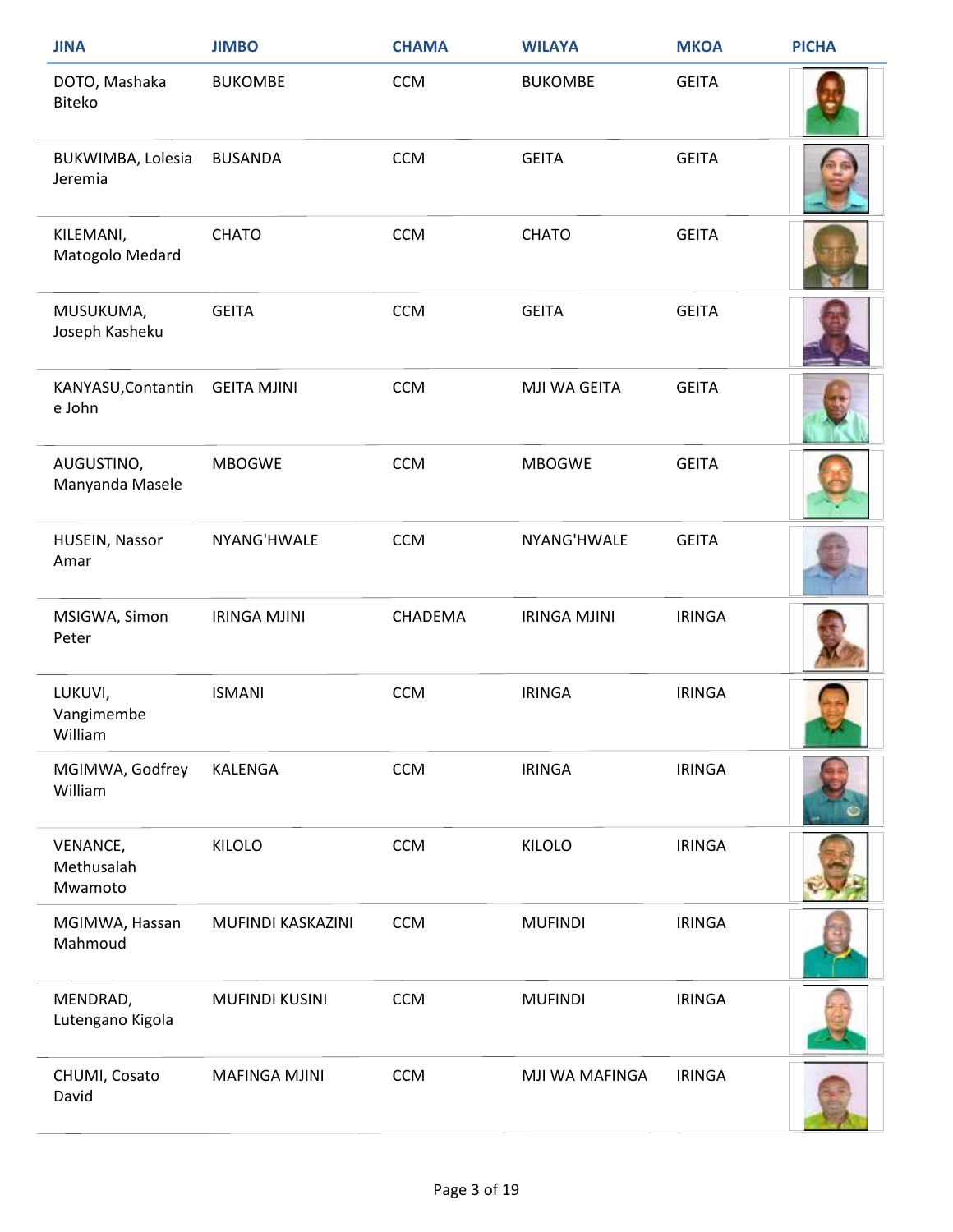| <b>JINA</b>                                                  | <b>JIMBO</b>                          | <b>CHAMA</b> | <b>WILAYA</b>                       | <b>MKOA</b>   | <b>PICHA</b> |
|--------------------------------------------------------------|---------------------------------------|--------------|-------------------------------------|---------------|--------------|
| OSCAR, Rwegasira<br>Mukasa                                   | <b>BIHARAMULO</b><br><b>MAGHARIBI</b> | <b>CCM</b>   | BIHARAMULO                          | <b>KAGERA</b> |              |
| LWAKATARE, Wilfred<br>Muganyizi                              | <b>BUKOBA MJINI</b>                   | CHADEMA      | <b>MANISPAA YA</b><br><b>BUKOBA</b> | <b>KAGERA</b> |              |
| RWEIKIZA, Jasson<br>Samson                                   | <b>BUKOBA VIJIJINI</b>                | <b>CCM</b>   | <b>BUKOBA</b>                       | KAGERA        |              |
| INNOCENT, Lugha<br>Bashungwa                                 | <b>KARAGWE</b>                        | <b>CCM</b>   | <b>KARAGWE</b>                      | <b>KAGERA</b> |              |
| INNOCENT, Sebba<br>Bilakwate                                 | <b>KYERWA</b>                         | <b>CCM</b>   | <b>KYERWA</b>                       | <b>KAGERA</b> |              |
| CHARLES, John<br>Mwijage                                     | MULEBA KASKAZINI                      | <b>CCM</b>   | <b>MULEBA</b>                       | KAGERA        |              |
| <b>ANNA</b><br>(KOKUHIRWA),<br>Kajumulo Tibaijuka<br>(Prof.) | MULEBA KUSINI                         | <b>CCM</b>   | <b>MULEBA</b>                       | <b>KAGERA</b> |              |
| GASHAZA, Alex<br>Raphael                                     | <b>NGARA</b>                          | <b>CCM</b>   | <b>NGARA</b>                        | KAGERA        |              |
| KAMALA, Diodorus<br>Buberwa                                  | <b>NKENGE</b>                         | <b>CCM</b>   | <b>MISSENYI</b>                     | <b>KAGERA</b> |              |
| ISACK, Aloyce<br>Kamwelwe                                    | <b>KATAVI</b>                         | <b>CCM</b>   | <b>MLELE</b>                        | <b>KATAVI</b> |              |
| KIKWEMBE,<br>Pudenciana Wilfred                              | KAVUU                                 | <b>CCM</b>   | <b>MPIMBWE</b>                      | <b>KATAVI</b> |              |
| KAPUFI, Sebastian<br>Simon                                   | <b>MPANDA MJINI</b>                   | <b>CCM</b>   | MANISPAA YA<br><b>MPANDA</b>        | <b>KATAVI</b> |              |
| KAKOSO, Selemani<br>Moshi                                    | <b>MPANDA VIJIJINI</b>                | <b>CCM</b>   | <b>MPANDA</b>                       | <b>KATAVI</b> |              |
| MBOGO, Richard<br>Philip                                     | <b>NSIMBO</b>                         | <b>CCM</b>   | <b>NSIMBO</b>                       | <b>KATAVI</b> |              |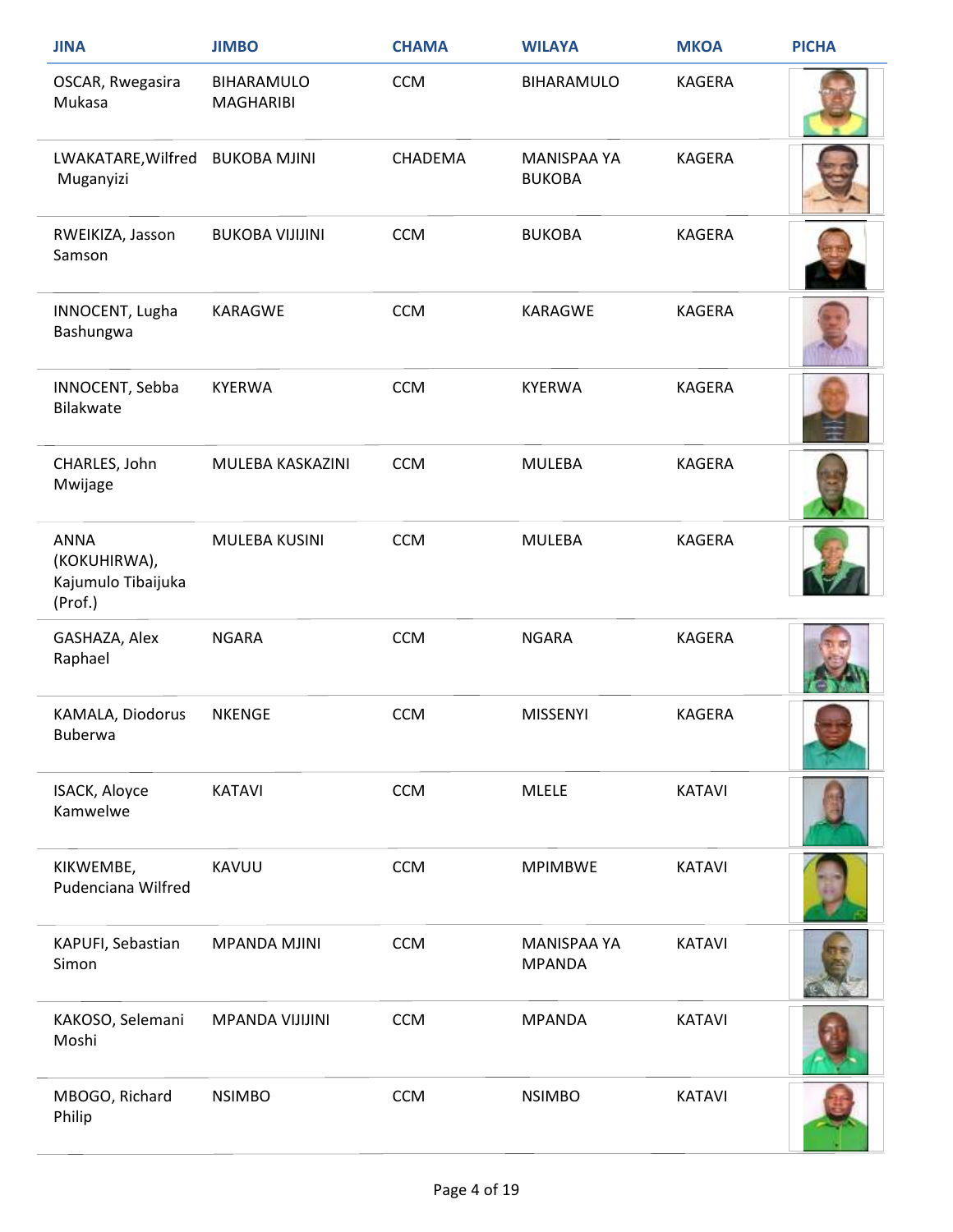| <b>JINA</b>                              | <b>JIMBO</b>           | <b>CHAMA</b>      | <b>WILAYA</b>                 | <b>MKOA</b>   | <b>PICHA</b>             |
|------------------------------------------|------------------------|-------------------|-------------------------------|---------------|--------------------------|
| ATASHASTA, Justus<br>Nditiye (Eng.)      | <b>MUHAMBWE</b>        | <b>CCM</b>        | <b>KIBONDO</b>                | <b>KIGOMA</b> |                          |
| OBAMA, Albert<br>Ntabaliba               | <b>BUHIGWE</b>         | <b>CCM</b>        | <b>BUHIGWE</b>                | <b>KIGOMA</b> |                          |
| NSANZUGWAKO,<br>Daniel Nicodemus         | KASULU MJINI           | <b>CCM</b>        | MJI WA KASULU                 | <b>KIGOMA</b> |                          |
| PETER, Joseph<br>Serukamba               | KIGOMA KASKAZINI       | <b>CCM</b>        | <b>KIGOMA</b>                 | <b>KIGOMA</b> |                          |
| HASNA, Sudi<br>Katunda Mwilimi           | <b>KIGOMA KUSINI</b>   | <b>CCM</b>        | <b>UVINZA</b>                 | <b>KIGOMA</b> |                          |
| ZITTO, Kabwe Z.<br>Ruyagwa               | KIGOMA MJINI           | ACT-<br>WAZALENDO | MANISPAA YA<br>KIGOMA - UJIJI | <b>KIGOMA</b> |                          |
| VUMA, Holle<br>Augustine                 | <b>KASULU VIJIJINI</b> | <b>CCM</b>        | <b>KASULU</b>                 | <b>KIGOMA</b> |                          |
| MOLLEL, Oloyce<br>Godwin (DR)            | <b>SIHA</b>            | CHADEMA           | <b>SIHA</b>                   | KILIMANJARO   |                          |
| MBOWE, Freeman<br>Aikaeli                | HAI                    | CHADEMA           | HAI                           | KILIMANJARO   | <b>START OF BUILDING</b> |
| JAPHARY, Raphael<br>Michael              | <b>MOSHI MJINI</b>     | CHADEMA           | MANISPAA YA<br><b>MOSHI</b>   | KILIMANJARO   |                          |
| KOMU, Anthony<br>Calist                  | <b>MOSHI VIJIJINI</b>  | CHADEMA           | <b>MOSHI</b>                  | KILIMANJARO   |                          |
| MAGHEMBE,<br>Jumanne Abdallah<br>(Prof.) | <b>MWANGA</b>          | <b>CCM</b>        | <b>MWANGA</b>                 | KILIMANJARO   |                          |
| SELASINI, Joseph<br>Roman                | <b>ROMBO</b>           | CHADEMA           | <b>ROMBO</b>                  | KILIMANJARO   |                          |
| DAVID, Mathayo<br>David (Dr.)            | <b>SAME MAGHARIBI</b>  | <b>CCM</b>        | SAME                          | KILIMANJARO   |                          |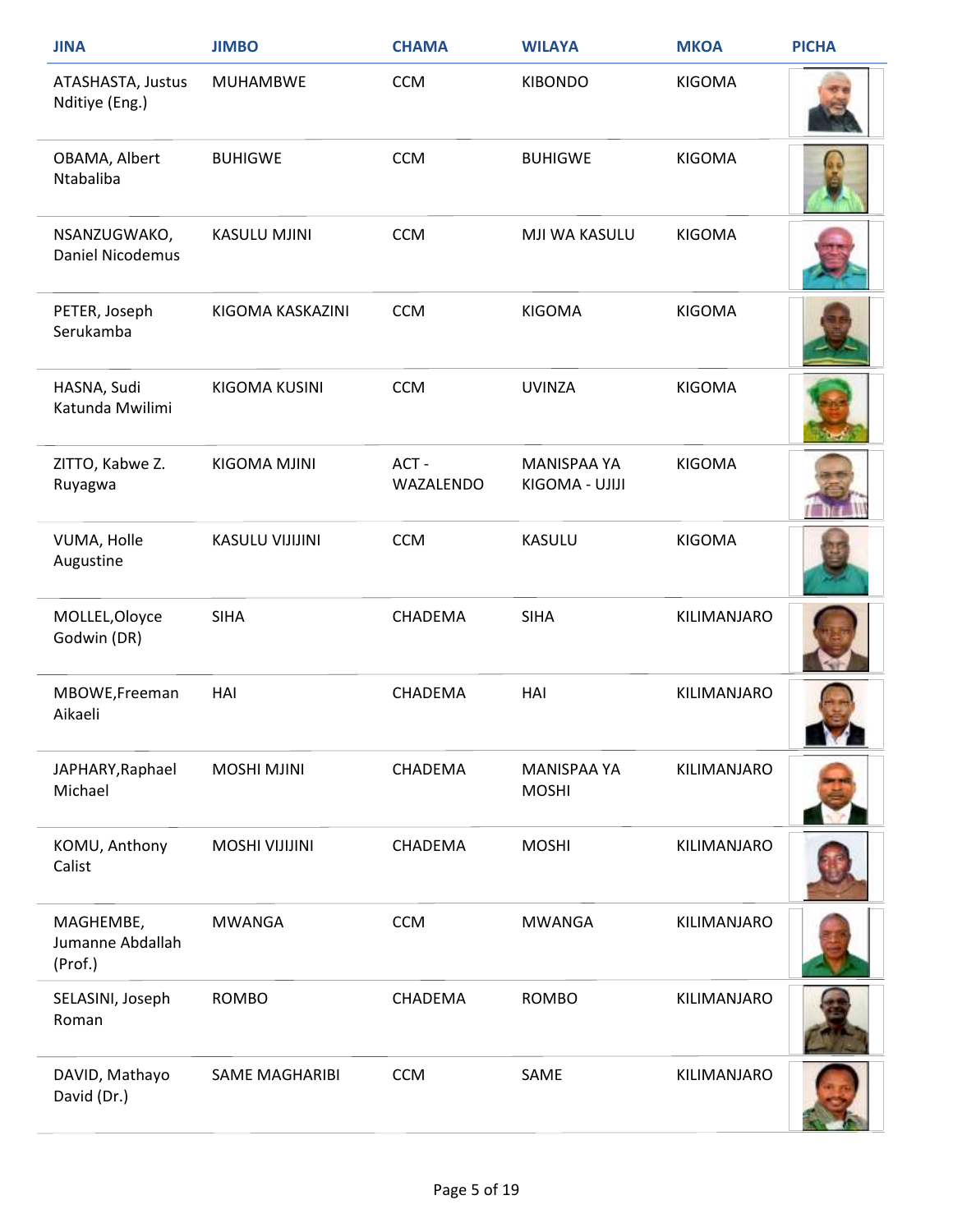| <b>JINA</b>                                | <b>JIMBO</b>           | <b>CHAMA</b> | <b>WILAYA</b>     | <b>MKOA</b>    | <b>PICHA</b> |
|--------------------------------------------|------------------------|--------------|-------------------|----------------|--------------|
| КАВОҮОКА,<br>Nanghenjwa<br>Livingstone     | SAME MASHARIKI         | CHADEMA      | SAME              | KILIMANJARO    |              |
| MBATIA, James<br>Francis                   | <b>VUNJO</b>           | NCCR-MAGEUZI | <b>MOSHI</b>      | KILIMANJARO    |              |
| KUCHAUKA, Zuberi<br>Mohamedi               | LIWALE                 | <b>CUF</b>   | LIWALE            | <b>LINDI</b>   |              |
| KAUNJE, Hassani<br>Selemani                | LINDI MJINI            | <b>CCM</b>   | MANISPAA YA LINDI | <b>LINDI</b>   |              |
| <b>BUNGARA,</b><br>Selemani Saidi          | <b>KILWA KUSINI</b>    | <b>CUF</b>   | <b>KILWA</b>      | <b>LINDI</b>   |              |
| NGOMBALE, Vedasto KILWA KASKAZINI<br>Edger |                        | <b>CUF</b>   | <b>KILWA</b>      | <b>LINDI</b>   |              |
| <b>BOBALI, Hamidu</b><br>Hassan            | <b>MCHINGA</b>         | <b>CUF</b>   | <b>LINDI</b>      | <b>LINDI</b>   |              |
| NAPE, Moses<br>Nnauye                      | <b>MTAMA</b>           | <b>CCM</b>   | <b>LINDI</b>      | <b>LINDI</b>   |              |
| MAJALIWA, Kassim<br>Majaliwa               | <b>RUANGWA</b>         | <b>CCM</b>   | <b>RUANGWA</b>    | <b>LINDI</b>   |              |
| MASALA, Hassani<br>Elias                   | NACHINGWEA             | <b>CCM</b>   | NACHINGWEA        | LINDI          |              |
| <b>GEKUL, Pauline</b><br>Philipo           | <b>BABATI MJINI</b>    | CHADEMA      | MJI WA BABATI     | <b>MANYARA</b> |              |
| JITU, Vrajlal Soni                         | <b>BABATI VIJIJINI</b> | <b>CCM</b>   | <b>BABATI</b>     | MANYARA        |              |
| NAGU, Mary<br>Michael (Dr.)                | <b>HANANG</b>          | <b>CCM</b>   | <b>HANANG</b>     | <b>MANYARA</b> |              |
| PAPIAN, Emmanuel<br>John                   | <b>KITETO</b>          | <b>CCM</b>   | <b>KITETO</b>     | MANYARA        |              |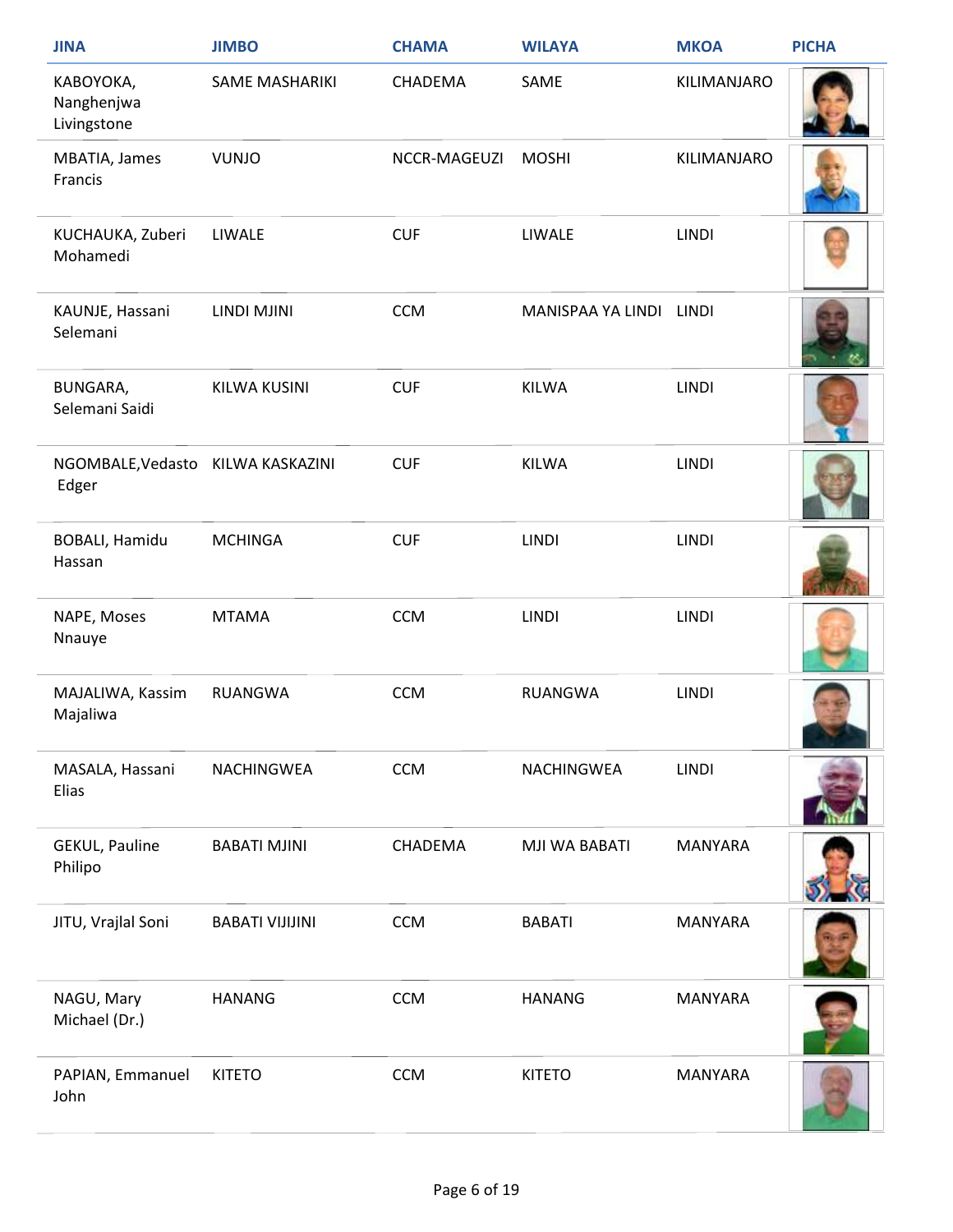| <b>JINA</b>                               | <b>JIMBO</b>           | <b>CHAMA</b> | <b>WILAYA</b>                       | <b>MKOA</b>                | <b>PICHA</b> |
|-------------------------------------------|------------------------|--------------|-------------------------------------|----------------------------|--------------|
| ISSAAY, Zacharia<br>Paulo                 | <b>MBULU MJINI</b>     | <b>CCM</b>   | MJI WA MBULU                        | <b>MANYARA</b>             |              |
| FLATEI, Gregory<br>Massay                 | <b>MBULU VIJIJINI</b>  | <b>CCM</b>   | <b>MBULU</b>                        | <b>MANYARA</b>             |              |
| MILLYA, James<br>Kinyasi                  | SIMANJIRO              | CHADEMA      | SIMANJIRO                           | <b>MANYARA</b>             |              |
| MUHONGO,<br>Sospeter Mwijarubu<br>(Prof.) | <b>MUSOMA VIJIJINI</b> | <b>CCM</b>   | <b>MUSOMA</b>                       | <b>MARA</b>                |              |
| MKONO, Nimrod<br>Elirehemah               | <b>BUTIAMA</b>         | <b>CCM</b>   | <b>BUTIAMA</b>                      | <b>MARA</b>                |              |
| VEDASTUS,<br>Mathayo Manyinyi             | MUSOMA MJINI           | <b>CCM</b>   | <b>MANISPAA YA</b><br><b>MUSOMA</b> | <b>MARA</b>                |              |
| KANGI, Alphaxard<br>Lugola                | <b>MWIBARA</b>         | <b>CCM</b>   | <b>BUNDA</b>                        | <b>MARA</b>                |              |
| LAMEK, Okambo<br>Airo                     | <b>RORYA</b>           | <b>CCM</b>   | <b>RORYA</b>                        | <b>MARA</b>                |              |
| MARWA, Ryoba<br>Chacha                    | <b>SERENGETI</b>       | CHADEMA      | <b>SERENGETI</b>                    | <b>MARA</b>                |              |
| <b>ESTHER, Nicholus</b><br>Matiko         | <b>TARIME MJINI</b>    | CHADEMA      | MJI WA TARIME                       | <b>MARA</b>                |              |
| BULAYA, Amos Ester BUNDA MJINI            |                        | CHADEMA      | MJI WA BUNDA                        | <b>MARA</b>                |              |
| Heche, John Wegesa TARIME VIJIJINI        |                        | CHADEMA      | <b>TARIME</b>                       | <b>MARA</b>                |              |
| <b>BONIPHACE, Mwita</b><br>Getere         | <b>BUNDA</b>           | <b>CCM</b>   | <b>BUNDA</b>                        | <b>MARA</b>                |              |
| MASAUNI, Hamad<br>Yusuf                   | KIKWAJUNI              | <b>CCM</b>   | <b>MJINI</b>                        | <b>MIJINI</b><br>MAGHARIBI |              |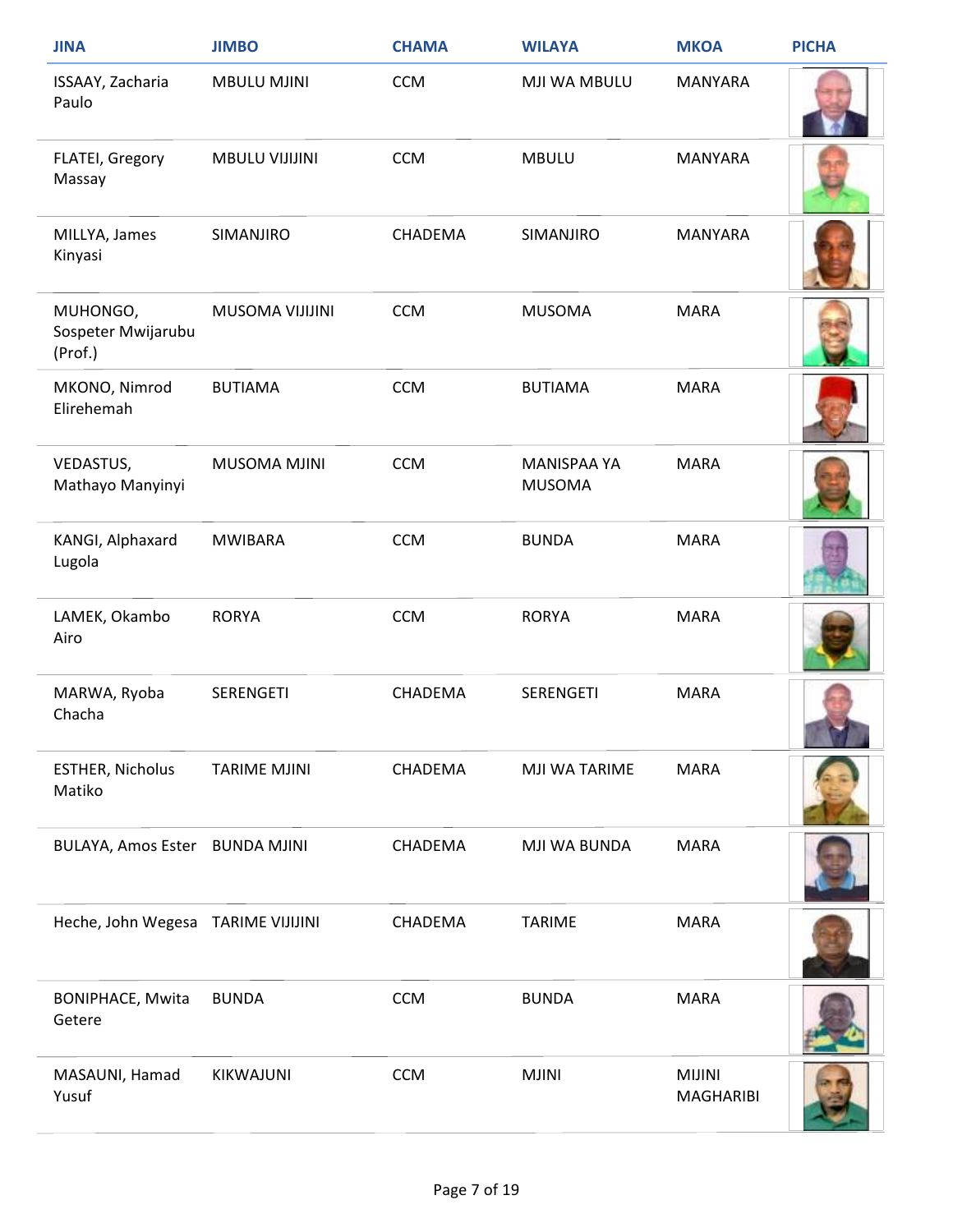| <b>JINA</b>                              | <b>JIMBO</b>       | <b>CHAMA</b> | <b>WILAYA</b>                         | <b>MKOA</b>     | <b>PICHA</b> |
|------------------------------------------|--------------------|--------------|---------------------------------------|-----------------|--------------|
| MWAKIBETE,<br>Atupele Fredy              | <b>BUSOKELO</b>    | <b>CCM</b>   | <b>BUSOKELO</b>                       | <b>MBEYA</b>    |              |
| MBENE, Janet<br>Zebedayo                 | <b>ILEJE</b>       | <b>CCM</b>   | <b>ILEJE</b>                          | <b>MBEYA</b>    |              |
| MWAKYEMBE,<br>Harrison George<br>(Dr.)   | <b>KYELA</b>       | <b>CCM</b>   | <b>KYELA</b>                          | <b>MBEYA</b>    |              |
| MWAMBALASWA,<br>Victor Kilasile          | <b>LUPA</b>        | <b>CCM</b>   | <b>CHUNYA</b>                         | <b>MBEYA</b>    |              |
| HAROON, Mulla<br>Pirmohamed              | <b>MBARALI</b>     | <b>CCM</b>   | <b>MBARALI</b>                        | <b>MBEYA</b>    |              |
| MBILINYI, Osmund<br>Joseph               | <b>MBEYA MJINI</b> | CHADEMA      | <b>JIJI LA MBEYA</b>                  | <b>MBEYA</b>    |              |
| ORAN, Manase<br>Njeza                    | MBEYA VIJIJINI     | <b>CCM</b>   | <b>MBEYA</b>                          | <b>MBEYA</b>    |              |
| SILINDE, David<br>Ernest                 | <b>MOMBA</b>       | CHADEMA      | <b>MOMBA</b>                          | <b>MBEYA</b>    |              |
| SAUL, Henry Amon                         | <b>RUNGWE</b>      | <b>CCM</b>   | <b>RUNGWE</b>                         | <b>MBEYA</b>    |              |
| MULUGO, Philipo<br>Augustino             | SONGWE             | <b>CCM</b>   | <b>CHUNYA</b>                         | <b>MBEYA</b>    |              |
| MWAKAJOKA, Frank TUNDUMA MJINI<br>George |                    | CHADEMA      | <b>TUNDUMA</b>                        | <b>MBEYA</b>    |              |
| HASUNGA, Japhet<br>Ngailonga             | <b>VWAWA</b>       | <b>CCM</b>   | <b>MBOZI</b>                          | <b>MBEYA</b>    |              |
| HAONGA, Paschal<br>Yohana                | <b>MBOZI</b>       | CHADEMA      | <b>MBOZI</b>                          | <b>MBEYA</b>    |              |
| ABOOD, Abdul Aziz<br>Mohamed             | MOROGORO MJINI     | <b>CCM</b>   | <b>MANISPAA YA</b><br><b>MOROGORO</b> | <b>MOROGORO</b> |              |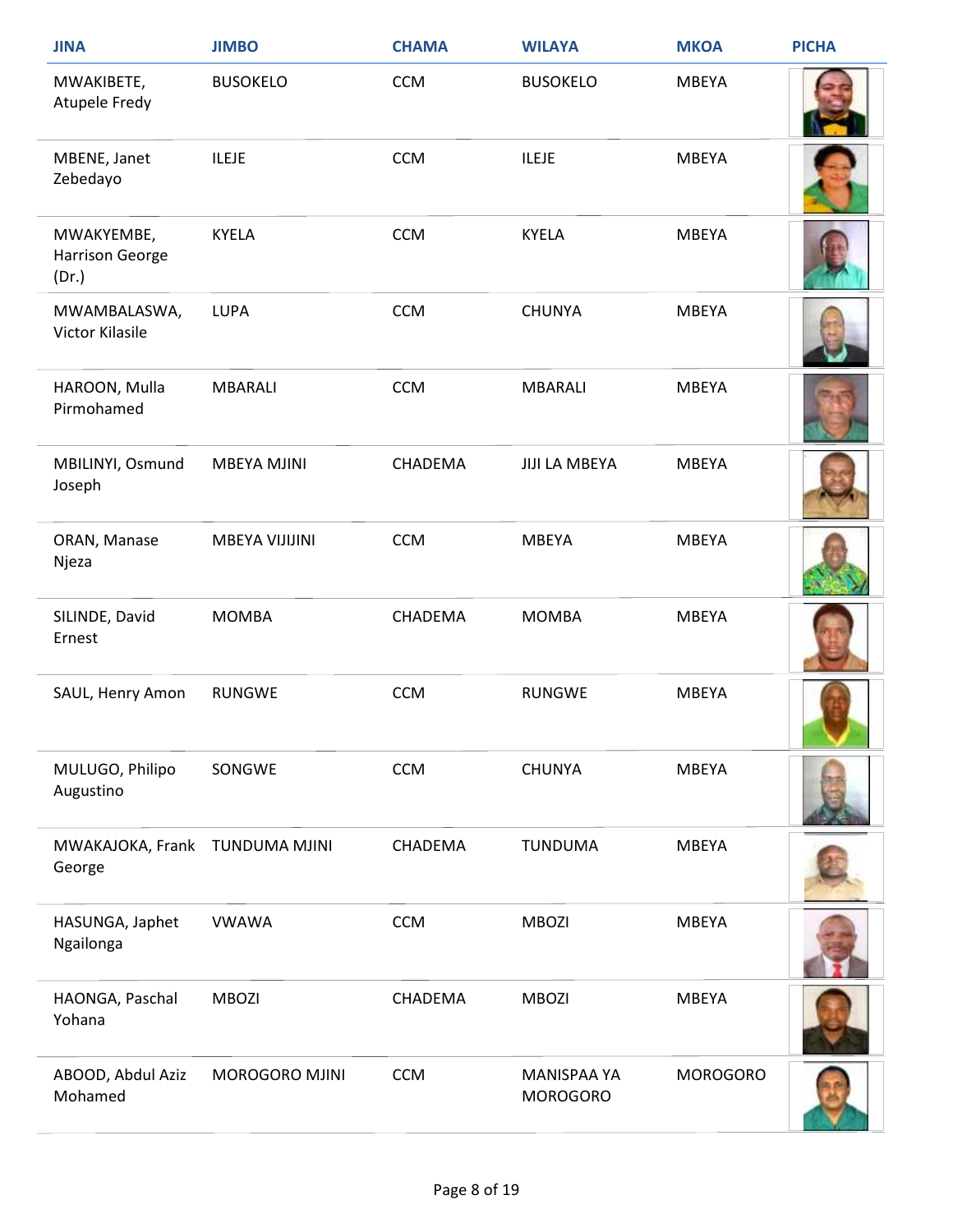| <b>JINA</b>                           | <b>JIMBO</b>                        | <b>CHAMA</b> | <b>WILAYA</b>                                           | <b>MKOA</b>     | <b>PICHA</b> |
|---------------------------------------|-------------------------------------|--------------|---------------------------------------------------------|-----------------|--------------|
| SHABIBY, Ahmed<br>Mabukhut            | <b>GAIRO</b>                        | <b>CCM</b>   | <b>GAIRO</b>                                            | <b>MOROGORO</b> |              |
| LIJUALIKALI, Peter<br>Ambrose Paciens | KILOMBERO                           | CHADEMA      | KILOMBERO                                               | <b>MOROGORO</b> |              |
| <b>BWAZIR, Salim</b><br>Mbarak        | <b>KILOSA</b>                       | <b>CCM</b>   | <b>KILOSA</b>                                           | <b>MOROGORO</b> |              |
| MPONDA, H.<br>Hussen (Dr.)            | <b>MALINYI</b>                      | <b>CCM</b>   | <b>MALINYI</b>                                          | <b>MOROGORO</b> |              |
| HAULE, Joseph<br>Leonard              | <b>MIKUMI</b>                       | CHADEMA      | <b>KILOSA</b>                                           | <b>MOROGORO</b> |              |
| KIWANGA, Susan<br>Limbweni            | <b>MLIMBA</b>                       | CHADEMA      | KILOMBERO                                               | <b>MOROGORO</b> |              |
| MBENA, Prosper<br>Joseph              | <b>MOROGORO KUSINI</b>              | <b>CCM</b>   | <b>MOROGORO</b>                                         | <b>MOROGORO</b> |              |
| MGUMBA, Tegweta<br>Omary              | <b>MOROGORO KUSINI</b><br>MASHARIKI | <b>CCM</b>   | <b>MOROGORO</b>                                         | <b>MOROGORO</b> |              |
| SULEIMAN, Ahmed<br>Saddiq             | <b>MVOMERO</b>                      | <b>CCM</b>   | <b>MVOMERO</b>                                          | <b>MOROGORO</b> |              |
| MAFTAH, Abdallah<br>Nachuma           | MTWARA MJINI                        | <b>CUF</b>   | <b>MANISPAA YA</b><br><b>MTWARA</b><br><b>MIKINDANI</b> | <b>MTWARA</b>   |              |
| GHASIA, Hawa<br>Abdulrahiman          | MTWARA VIJIJINI                     | <b>CCM</b>   | <b>MTWARA</b>                                           | <b>MTWARA</b>   |              |
| CHIKOTA, Abdallah<br>Dadi             | NANYAMBA                            | <b>CCM</b>   | MJI WA NANYAMBA MTWARA                                  |                 |              |
| DUA, William<br>Nkurua                | NANYUMBU                            | <b>CCM</b>   | NANYUMBU                                                | <b>MTWARA</b>   |              |
| MWAMBE, David<br>Cecil                | <b>NDANDA</b>                       | CHADEMA      | <b>MASASI</b>                                           | <b>MTWARA</b>   |              |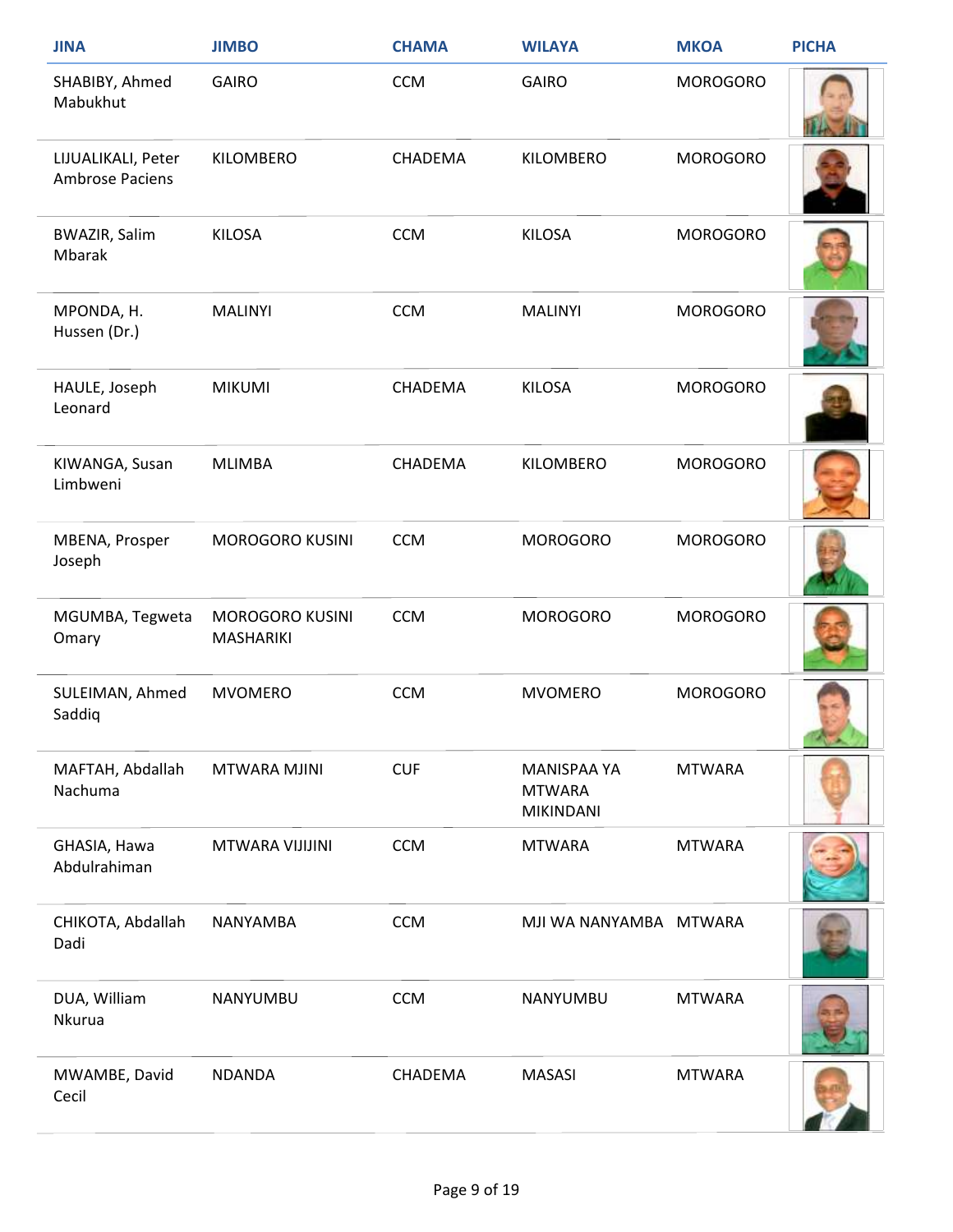| <b>JINA</b>                             | <b>JIMBO</b>        | <b>CHAMA</b> | <b>WILAYA</b>                        | <b>MKOA</b>   | <b>PICHA</b> |
|-----------------------------------------|---------------------|--------------|--------------------------------------|---------------|--------------|
| MKUCHIKA, George<br>Huruma              | <b>NEWALA MJINI</b> | <b>CCM</b>   | MJI WA NEWALA                        | <b>MTWARA</b> |              |
| AKBAR, Rashidi Ajali                    | NEWALA VIJIJINI     | <b>CCM</b>   | <b>NEWALA</b>                        | <b>MTWARA</b> |              |
| KATANI, Ahmad<br>Katani                 | <b>TANDAHIMBA</b>   | <b>CUF</b>   | <b>TANDAHIMBA</b>                    | <b>MTWARA</b> |              |
| ANGALINE,<br>Sylvester Lubala<br>Mabula | <b>ILEMELA</b>      | <b>CCM</b>   | <b>MANISPAA YA</b><br><b>ILEMELA</b> | <b>MWANZA</b> |              |
| TIZEBA, Charles John BUCHOSA            |                     | <b>CCM</b>   | <b>BUCHOSA</b>                       | <b>MWANZA</b> |              |
| MANSOOR, Shanif<br>Hiran                | <b>KWIMBA</b>       | <b>CCM</b>   | <b>KWIMBA</b>                        | <b>MWANZA</b> |              |
| KISWAGA,<br><b>Boniventura Destery</b>  | MAGU                | <b>CCM</b>   | MAGU                                 | <b>MWANZA</b> |              |
| KITWANGA, Charles<br>Muhangwa           | <b>MISUNGWI</b>     | <b>CCM</b>   | <b>MISUNGWI</b>                      | <b>MWANZA</b> |              |
| MABULA, Stanslaus<br>Shing'oma          | NYAMAGANA           | <b>CCM</b>   | <b>JIJI LA MWANZA</b>                | <b>MWANZA</b> |              |
| NGELEJA, William<br>Mganga              | SENGEREMA           | <b>CCM</b>   | SENGEREMA                            | <b>MWANZA</b> |              |
| NDASSA, Richard<br>Mganga               | <b>SUMVE</b>        | <b>CCM</b>   | <b>KWIMBA</b>                        | <b>MWANZA</b> |              |
| MKUNDI, Joseph<br>Michael               | <b>UKEREWE</b>      | CHADEMA      | <b>UKEREWE</b>                       | <b>MWANZA</b> |              |
| HONGOLI, Joram<br>Ismael                | LUPEMBE             | <b>CCM</b>   | <b>NJOMBE</b>                        | <b>NJOMBE</b> |              |
| NORMAN, Adamson<br>Sigalla King         | <b>MAKETE</b>       | <b>CCM</b>   | <b>MAKETE</b>                        | <b>NJOMBE</b> |              |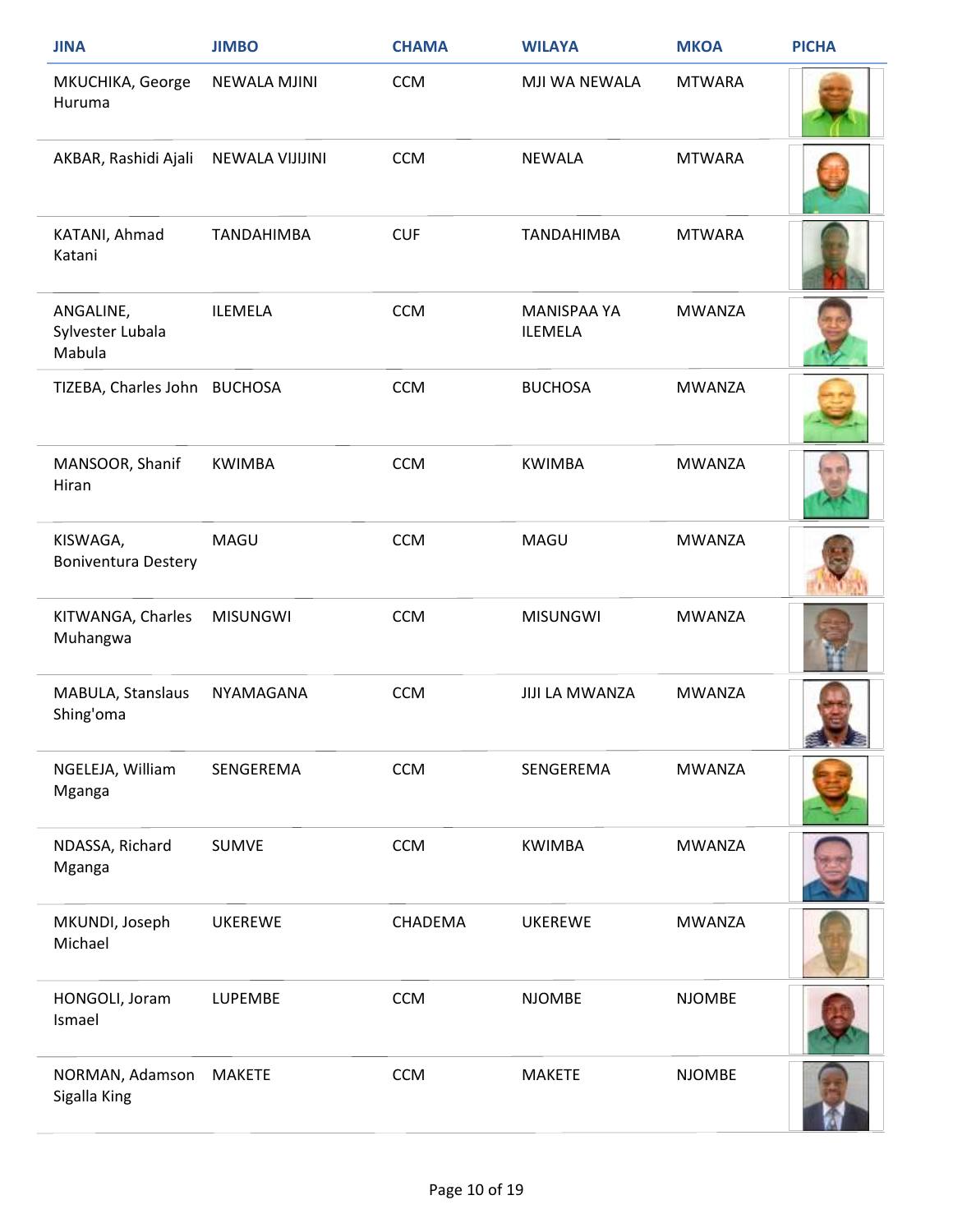| <b>JINA</b>                         | <b>JIMBO</b>                           | <b>CHAMA</b> | <b>WILAYA</b>             | <b>MKOA</b>   | <b>PICHA</b> |
|-------------------------------------|----------------------------------------|--------------|---------------------------|---------------|--------------|
| MWALONGO, Franz<br>Edward           | NJOMBE MJINI                           | <b>CCM</b>   | MJI WA NJOMBE             | <b>NJOMBE</b> |              |
| LWENGE, Gerson<br>Hosea (Eng.)      | WANGINGÓMBE                            | <b>CCM</b>   | WANGINGÓMBE               | <b>NJOMBE</b> |              |
| DEO, Kasenyenda<br>Sanga            | MAKAMBAKO                              | <b>CCM</b>   | MAKAMBAKO                 | <b>NJOMBE</b> |              |
| KAWAMBWA,<br>Shukuru Jumanne        | <b>BAGAMOYO</b>                        | <b>CCM</b>   | <b>BAGAMOYO</b>           | <b>PWANI</b>  |              |
| KIKWETE, Ridhiwani<br>Jakaya        | CHALINZE                               | <b>CCM</b>   | CHALINZE                  | <b>PWANI</b>  |              |
| KOKA, Silyvestry<br>Francis         | KIBAHA MJINI                           | <b>CCM</b>   | MJI WA KIBAHA             | <b>PWANI</b>  |              |
| JAFO, Selemani Saidi KISARAWE       |                                        | <b>CCM</b>   | <b>KISARAWE</b>           | PWANI         |              |
| DAU, Mbaraka<br>Kitwana             | <b>MAFIA</b>                           | <b>CCM</b>   | <b>MAFIA</b>              | <b>PWANI</b>  |              |
| ULEGA, Abdallah<br>Hamis            | <b>MKURANGA</b>                        | <b>CCM</b>   | <b>MKURANGA</b>           | <b>PWANI</b>  |              |
| HAMOUD, Abuu<br>Jumaa               | KIBAHA VIJIJINI                        | <b>CCM</b>   | KIBAHA                    | PWANI         |              |
| ALLY, Seif Ungando                  | KIBITI                                 | <b>CCM</b>   | <b>RUFIJI</b>             | PWANI         |              |
|                                     | AESHI, Khalfan Hilaly SUMBAWANGA MJINI | <b>CCM</b>   | MANISPAA YA<br>SUMBAWANGA | <b>RUKWA</b>  |              |
| ALLY-MABODI, Ally<br>Mohamed Keissy | NKASI KASKAZINI                        | <b>CCM</b>   | <b>NKASI</b>              | <b>RUKWA</b>  |              |
| KANDEGE, Josephat<br>Sinkamba       | <b>KALAMBO</b>                         | CCM          | <b>KALAMBO</b>            | <b>RUKWA</b>  |              |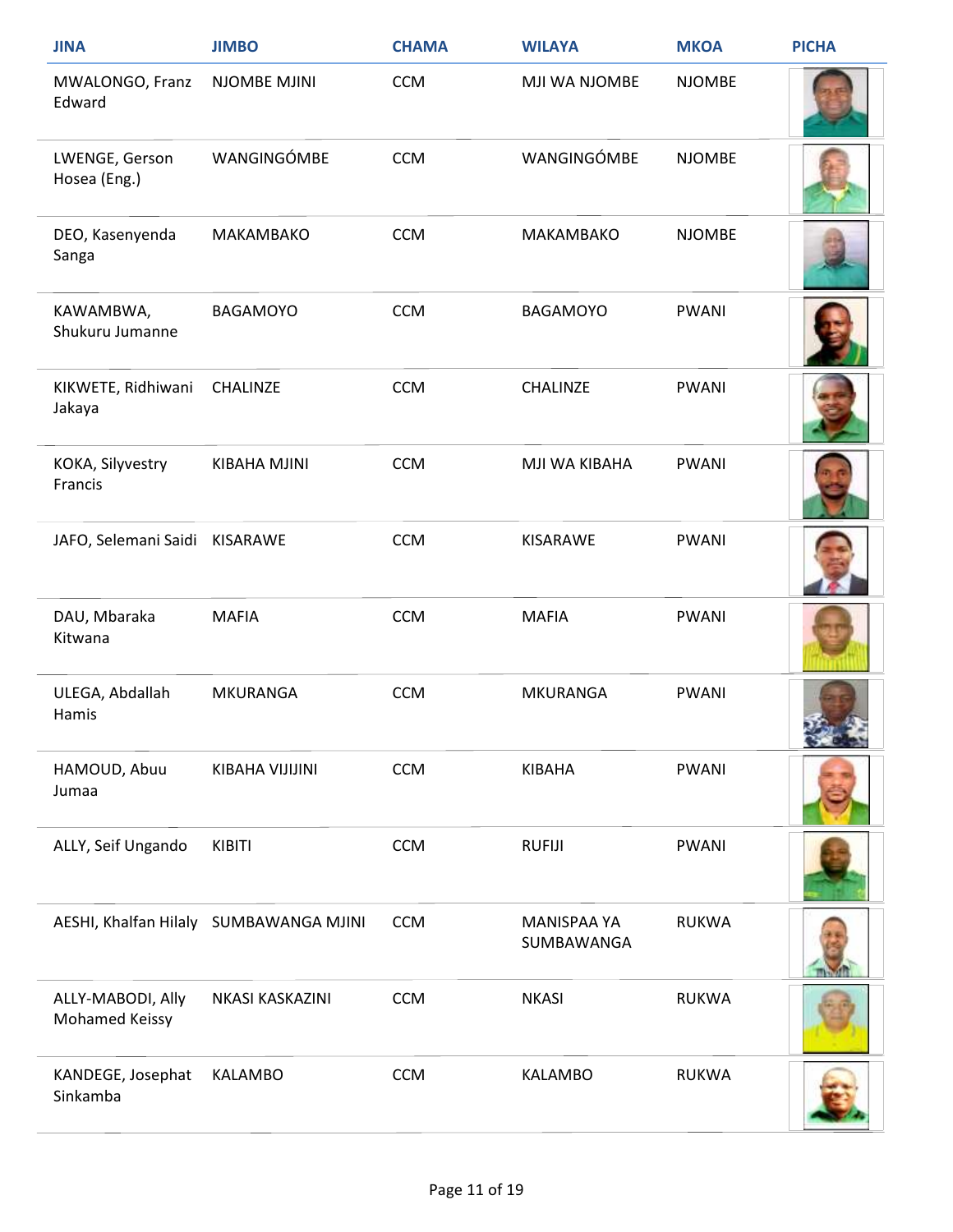| <b>JINA</b>                       | <b>JIMBO</b>           | <b>CHAMA</b> | <b>WILAYA</b>                | <b>MKOA</b>   | <b>PICHA</b> |
|-----------------------------------|------------------------|--------------|------------------------------|---------------|--------------|
| MALOCHA, Aloyce<br>Ignas          | <b>KWELA</b>           | <b>CCM</b>   | SUMBAWANGA                   | <b>RUKWA</b>  |              |
| MIPATA, John<br><b>Desderius</b>  | <b>NKASI KUSINI</b>    | <b>CCM</b>   | <b>NKASI</b>                 | <b>RUKWA</b>  |              |
| MARO, Matala<br>Makani (Eng.)     | TUNDURU KASKAZINI      | <b>CCM</b>   | TUNDURU                      | <b>RUVUMA</b> |              |
| MHAGAMA, Joseph<br>Kizito         | <b>MADABA</b>          | <b>CCM</b>   | <b>MADABA</b>                | <b>RUVUMA</b> |              |
| SIXTUS, Raphael<br>Mapunda        | <b>MBINGA MJINI</b>    | <b>CCM</b>   | MJI WA MBINGA                | <b>RUVUMA</b> |              |
| MSUHA, Martin<br>Mtonda           | <b>MBINGA VIJIJINI</b> | <b>CCM</b>   | <b>MBINGA</b>                | <b>RUVUMA</b> |              |
| MANYANYA, Stella<br>Martin (Eng.) | <b>NYASA</b>           | <b>CCM</b>   | <b>NYASA</b>                 | <b>RUVUMA</b> |              |
| MHAGAMA, Jestina<br>Joakim        | PERAMIHO               | <b>CCM</b>   | SONGEA                       | <b>RUVUMA</b> |              |
| GAMA, Leonidas<br>Tutubert        | <b>SONGEA MJINI</b>    | <b>CCM</b>   | <b>MANISPAA YA</b><br>SONGEA | <b>RUVUMA</b> |              |
| MPAKATE, Daimu<br>Iddi            | <b>TUNDURU KUSINI</b>  | <b>CCM</b>   | TUNDURU                      | <b>RUVUMA</b> |              |
| EDWIN, Amandus<br>Ngonyani        | <b>NAMTUMBO</b>        | <b>CCM</b>   | <b>NAMTUMBO</b>              | <b>RUVUMA</b> |              |
| KISHIMBA, Kibera<br>Jumanne       | <b>KAHAMA MJINI</b>    | <b>CCM</b>   | MJI WA KAHAMA                | SHINYANGA     |              |
| NCHAMBI, Suleiman<br>Masoud       | <b>KISHAPU</b>         | <b>CCM</b>   | <b>KISHAPU</b>               | SHINYANGA     |              |
| NYONGO, Stanslaus<br>Haroon       | <b>MASWA MASHARIKI</b> | <b>CCM</b>   | <b>MASWA</b>                 | SIMIYU        |              |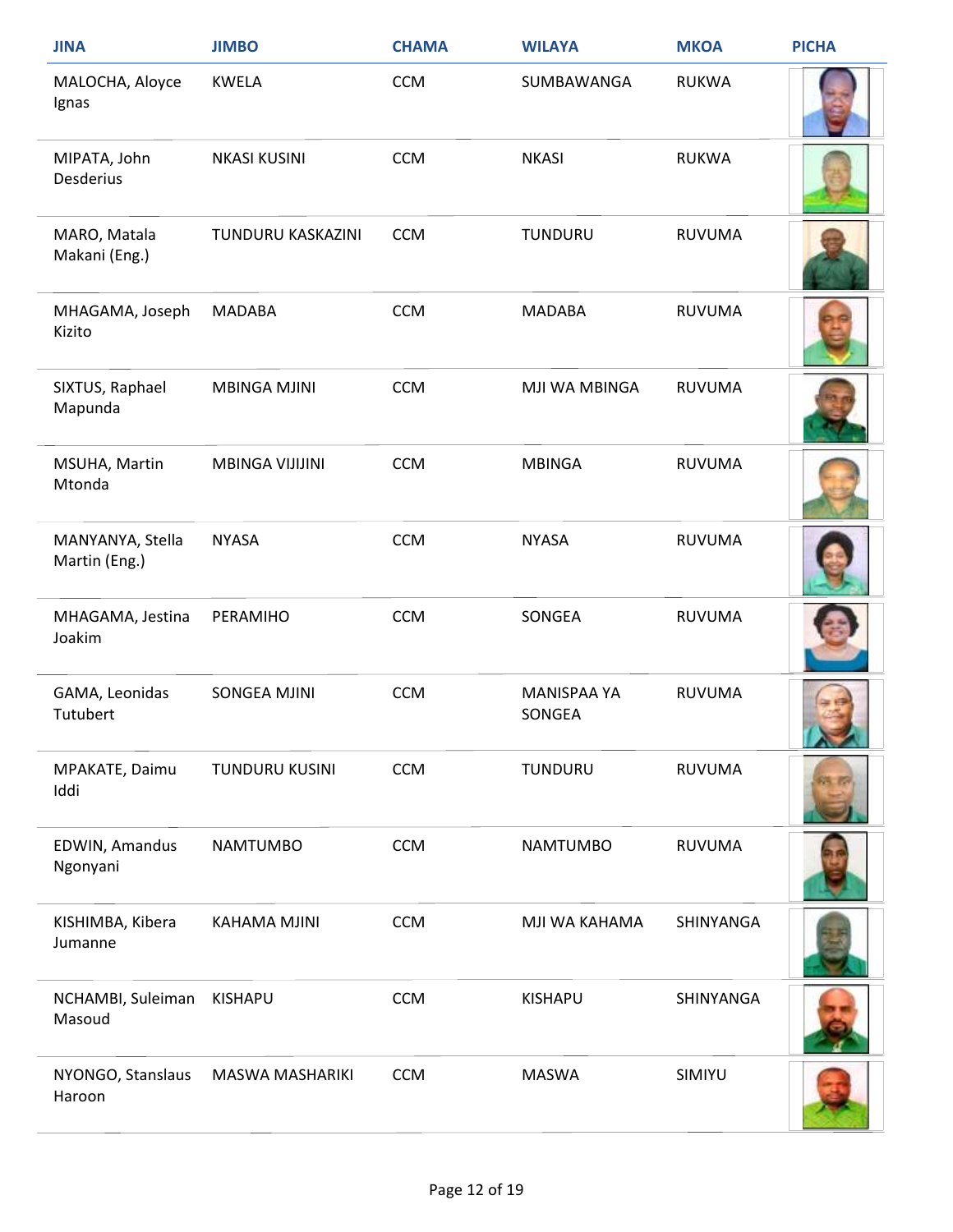| <b>JINA</b>                       | <b>JIMBO</b>             | <b>CHAMA</b> | <b>WILAYA</b>                   | <b>MKOA</b> | <b>PICHA</b> |
|-----------------------------------|--------------------------|--------------|---------------------------------|-------------|--------------|
| MAIGE, Ezekiel<br>Magolyo         | <b>MSALALA</b>           | <b>CCM</b>   | <b>MSALALA</b>                  | SHINYANGA   |              |
| MASELE, Stephen<br>Julius         | SHINYANGA MJINI          | <b>CCM</b>   | <b>MANISPAA YA</b><br>SHINYANGA | SHINYANGA   |              |
| KWANDIKWA, Elias<br>John          | <b>USHETU</b>            | <b>CCM</b>   | <b>USHETU</b>                   | SHINYANGA   |              |
| AHMED, Ally Salum                 | SOLWA                    | <b>CCM</b>   | SHINYANGA                       | SHINYANGA   |              |
| CHENGE, Andrew<br>John            | <b>BARIADI</b>           | <b>CCM</b>   | <b>BARIADI</b>                  | SIMIYU      |              |
| CHEGENI, Raphael<br>Masunga (Dr.) | <b>BUSEGA</b>            | <b>CCM</b>   | <b>BUSEGA</b>                   | SIMIYU      |              |
| NJALU, Daudi Silanga ITILIMA      |                          | <b>CCM</b>   | <b>ITILIMA</b>                  | SIMIYU      |              |
| MPINA, Luhaga<br>Joelson          | <b>KISESA</b>            | <b>CCM</b>   | <b>MEATU</b>                    | SIMIYU      |              |
| NDAKI, Mashimba<br>Mashauri       | <b>MASWA MAGHARIBI</b>   | <b>CCM</b>   | <b>MASWA</b>                    | SIMIYU      |              |
| SALIM, Khamis<br>Salum            | <b>MEATU</b>             | <b>CCM</b>   | <b>MEATU</b>                    | SIMIYU      |              |
| ALLAN, Joseph Kiula               | <b>IRAMBA MASHARIKI</b>  | <b>CCM</b>   | <b>MKALAMA</b>                  | SINGIDA     |              |
| MWIGULU, Lameck<br>Nchemba Madelu | <b>IRAMBA MAGHARIBI</b>  | <b>CCM</b>   | <b>IRAMBA</b>                   | SINGIDA     |              |
| MASSARE, Yahaya<br>Omary          | <b>MANYONI MAGHARIBI</b> | <b>CCM</b>   | <b>MANYONI</b>                  | SINGIDA     |              |
| MTUKA, Daniel<br>Edward           | <b>MANYONI MASHARIKI</b> | <b>CCM</b>   | <b>MANYONI</b>                  | SINGIDA     |              |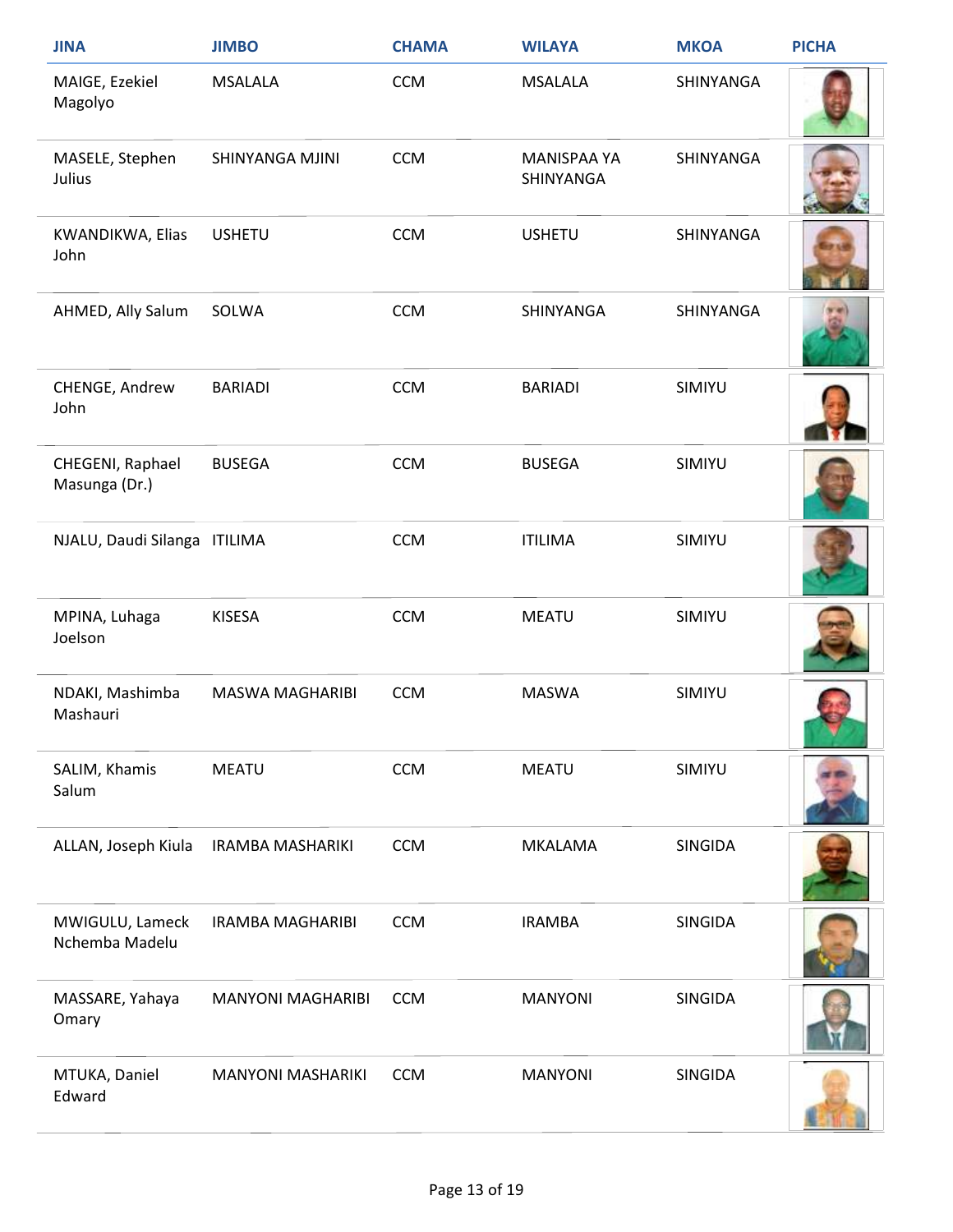| <b>JINA</b>                           | <b>JIMBO</b>        | <b>CHAMA</b> | <b>WILAYA</b>                        | <b>MKOA</b>    | <b>PICHA</b> |
|---------------------------------------|---------------------|--------------|--------------------------------------|----------------|--------------|
| NYALANDU, Lazaro<br>Samuel            | SINGIDA KASKAZINI   | <b>CCM</b>   | SINGIDA                              | <b>SINGIDA</b> |              |
| KINGU, Elibariki<br>Emmanuel          | SINGIDA MAGHARIBI   | <b>CCM</b>   | <b>SINGIDA</b>                       | SINGIDA        |              |
| LISSU, Tundu<br>Antiphas Mughwai      | SINGIDA MASHARIKI   | CHADEMA      | <b>IKUNGI</b>                        | <b>SINGIDA</b> |              |
| MUSSA, Ramadhani<br>Sima              | SINGIDA MJINI       | <b>CCM</b>   | <b>MANISPAA YA</b><br><b>SINGIDA</b> | <b>SINGIDA</b> |              |
| ALMAS, Athman<br>Maige                | TABORA KASKAZINI    | <b>CCM</b>   | <b>UYUI</b>                          | <b>TABORA</b>  |              |
| ZEDI, Selemani<br>Jumanne             | <b>BUKENE</b>       | <b>CCM</b>   | <b>NZEGA</b>                         | <b>TABORA</b>  |              |
| NTIMIZI, Mussa<br>Rashidi             | <b>IGALULA</b>      | <b>CCM</b>   | <b>UYUI</b>                          | <b>TABORA</b>  |              |
| KAFUMU, Dalaly<br>Peter (Dr.)         | <b>IGUNGA</b>       | <b>CCM</b>   | <b>IGUNGA</b>                        | <b>TABORA</b>  |              |
| SAKAYA, Magdalena<br>Hamis            | <b>KALIUA</b>       | <b>CUF</b>   | <b>KALIUA</b>                        | <b>TABORA</b>  |              |
| BASHE, Mohamed<br>Hussein             | <b>NZEGA MJINI</b>  | <b>CCM</b>   | MJI WA NZEGA                         | <b>TABORA</b>  |              |
| KIGWANGALA,<br>Hamisi Andrea (Dr.)    | NZEGA VIJIJINI      | <b>CCM</b>   | <b>NZEGA</b>                         | <b>TABORA</b>  |              |
| KAKUNDA, Joseph<br>George             | <b>SIKONGE</b>      | <b>CCM</b>   | <b>SIKONGE</b>                       | <b>TABORA</b>  |              |
| MWAKASAKA,<br><b>Adamson Emmanuel</b> | <b>TABORA MJINI</b> | <b>CCM</b>   | <b>MANISPAA YA</b><br><b>TABORA</b>  | <b>TABORA</b>  |              |
| KADUTU, John Peter ULYANKULU          |                     | <b>CCM</b>   | <b>KALIUA</b>                        | <b>TABORA</b>  |              |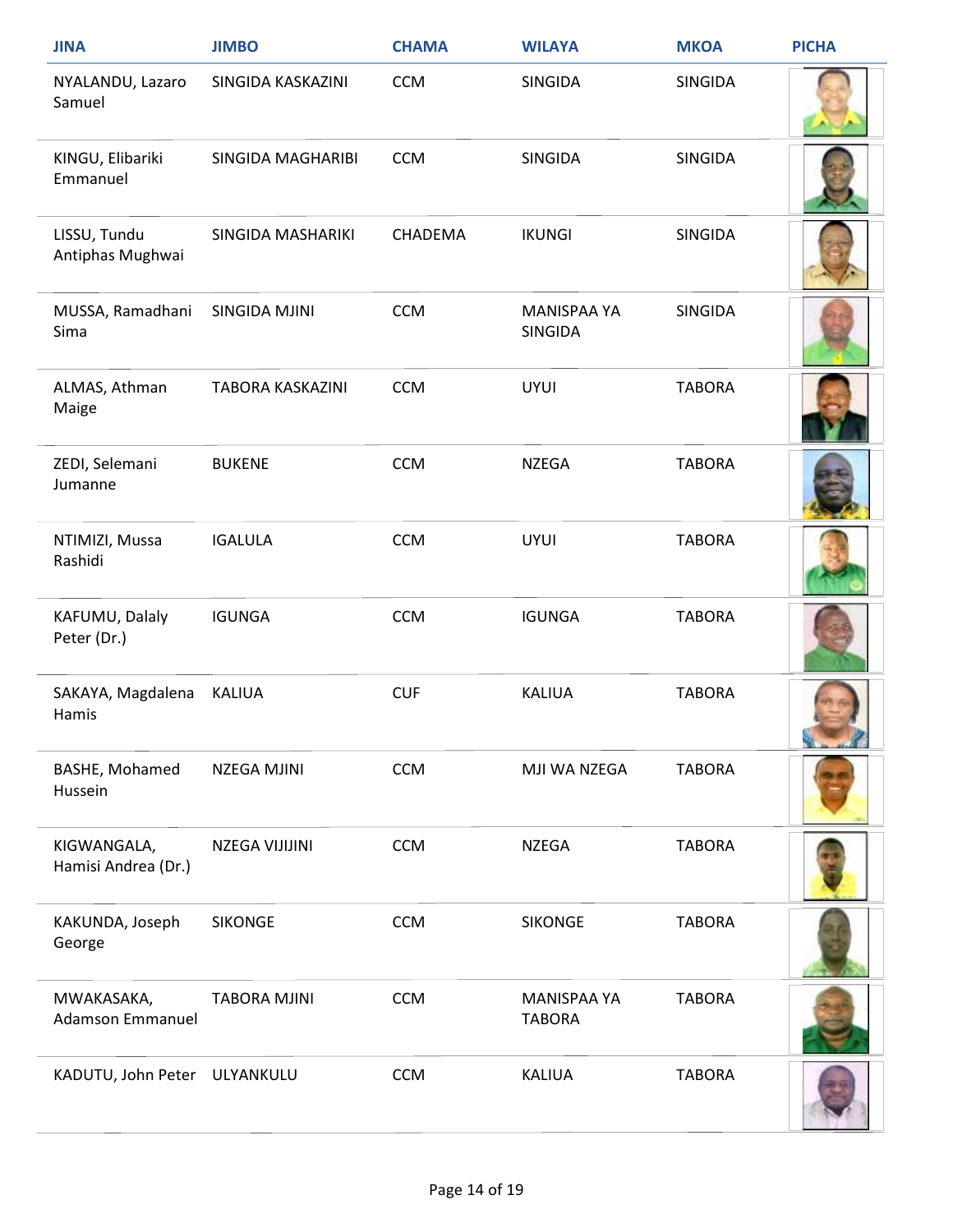| <b>JINA</b>                      | <b>JIMBO</b>            | <b>CHAMA</b> | <b>WILAYA</b>        | <b>MKOA</b>                  | <b>PICHA</b> |
|----------------------------------|-------------------------|--------------|----------------------|------------------------------|--------------|
| SITTA, Margaret<br>Simwanza      | URAMBO MASHARIKI        | <b>CCM</b>   | <b>URAMBO</b>        | <b>TABORA</b>                |              |
| ADADI, Mohamed<br>Rajab (Balozi) | <b>MUHEZA</b>           | <b>CCM</b>   | <b>MUHEZA</b>        | <b>TANGA</b>                 |              |
| MAKAMBA, January<br>Yusuf        | <b>BUMBULI</b>          | <b>CCM</b>   | <b>BUMBULI</b>       | <b>TANGA</b>                 |              |
| MHITA, Mboni<br>Mohamed          | HANDENI VIJIJINI        | <b>CCM</b>   | <b>HANDENI</b>       | <b>TANGA</b>                 |              |
| KIGUA, Omari<br>Mohamed          | <b>KILINDI</b>          | <b>CCM</b>   | <b>KILINDI</b>       | <b>TANGA</b>                 |              |
| CHATANDA, Mary<br>Pius           | <b>KOROGWE MJINI</b>    | <b>CCM</b>   | MJI WA KOROGWE       | <b>TANGA</b>                 |              |
| STEPHEN, Hillary<br>Ngonyani     | <b>KOROGWE VIJIJINI</b> | <b>CCM</b>   | <b>KOROGWE</b>       | <b>TANGA</b>                 |              |
| KITANDULA, Dustan<br>Luka        | <b>MKINGA</b>           | <b>CCM</b>   | <b>MKINGA</b>        | <b>TANGA</b>                 |              |
| SHANGAZI, Rashid<br>Abdallah     | <b>MLALO</b>            | <b>CCM</b>   | <b>LUSHOTO</b>       | <b>TANGA</b>                 |              |
| JUMAA, Hamidu<br>Aweso           | PANGANI                 | <b>CCM</b>   | PANGANI              | <b>TANGA</b>                 |              |
| MUSSA, Bakari<br>Mbarouk         | <b>TANGA MJINI</b>      | <b>CUF</b>   | <b>JIJI LA TANGA</b> | <b>TANGA</b>                 |              |
| MOHAMED, Amour<br>Mohamed        | <b>BUMBWINI</b>         | <b>CUF</b>   | <b>KASKAZINI B</b>   | KASKAZINI -<br><b>UNGUJA</b> |              |
| SULEIMAN, Ally<br>Yusuf (Dr.)    | <b>MGOGONI</b>          | <b>CUF</b>   | <b>WETE</b>          | KASKAZINI -<br>PEMBA         |              |
| MAKAME, Mashaka<br>Foum          | <b>KIJINI</b>           | <b>CCM</b>   | KASKAZINI A          | KASKAZINI -<br><b>UNGUJA</b> |              |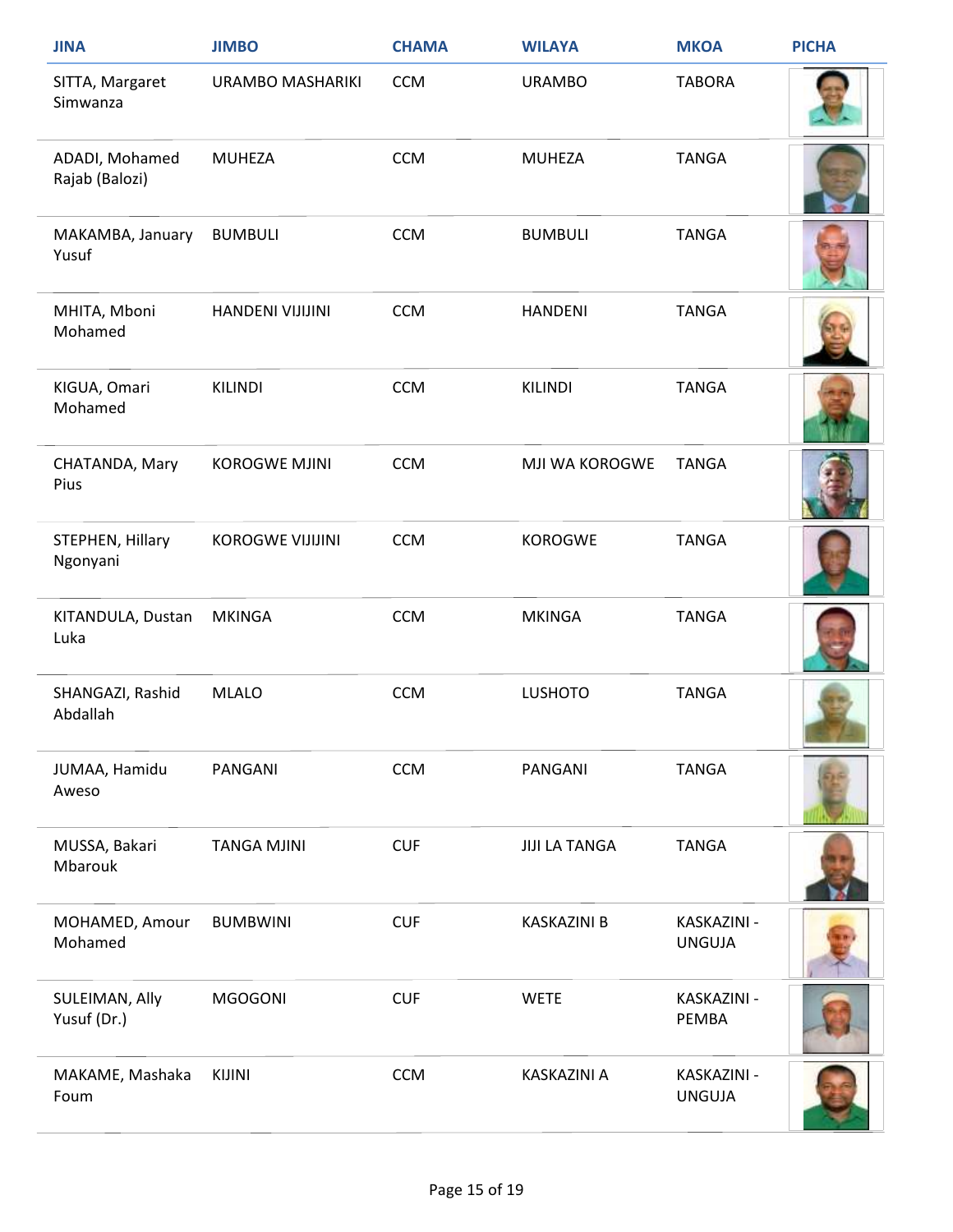| <b>JINA</b>                     | <b>JIMBO</b>    | <b>CHAMA</b> | <b>WILAYA</b>      | <b>MKOA</b>                      | <b>PICHA</b> |
|---------------------------------|-----------------|--------------|--------------------|----------------------------------|--------------|
| OMARI, Juma<br>hamad            | OLE             | <b>CUF</b>   | CHAKECHAKE         | KUSINI -<br>PEMBA                |              |
| MUSSA, Mussa<br>Hassan          | AMANI           | <b>CCM</b>   | <b>MJINI</b>       | <b>MJINI</b><br><b>MAGHARIBI</b> |              |
| MWANTAKAJE, Haji<br>Juma        | <b>BUBUBU</b>   | <b>CCM</b>   | MAGHARIBI A        | <b>MJINI</b><br><b>MAGHARIBI</b> |              |
| KHAMIS, Yahaya<br>Machano       | CHAANI          | <b>CCM</b>   | KASKAZINI A        | KASKAZINI -<br><b>UNGUJA</b>     |              |
| YUSSUPH, Kaiza<br>Makame        | CHAKECHAKE      | <b>CUF</b>   | CHAKECHAKE         | KUSINI -<br><b>PEMBA</b>         |              |
| YUSUPH, Salim<br>Hussein        | <b>CHAMBANI</b> | <b>CUF</b>   | <b>MKOANI</b>      | KUSINI -<br>PEMBA                |              |
| MOHAMMED, Juma<br>Khatib        | <b>CHONGA</b>   | <b>CUF</b>   | CHAKECHAKE         | KUSINI -<br>PEMBA                |              |
| AMJAD, Ussi Salum<br>Pondeza    | <b>CHUMBUNI</b> | <b>CCM</b>   | <b>MJINI</b>       | <b>MJINI</b><br><b>MAGHARIBI</b> |              |
| BHAGWANJI,<br>Maganlal Meisuria | <b>CHWAKA</b>   | <b>CCM</b>   | <b>KATI</b>        | <b>KUSINI -</b><br><b>UNGUJA</b> |              |
| HAFIDHI, Ali Tahir              | <b>DIMANI</b>   | <b>CCM</b>   | <b>MAGHARIBI B</b> | <b>MJINI</b><br><b>MAGHARIBI</b> |              |
| SADIFA, Juma<br>Khamis          | <b>DONGE</b>    | <b>CCM</b>   | <b>KASKAZINI B</b> | KASKAZINI -<br><b>UNGUJA</b>     |              |
| ABBAS, Ali Hassan               | <b>FUONI</b>    | <b>CCM</b>   | <b>MAGHARIBI B</b> | <b>MJINI</b><br><b>MAGHARIBI</b> |              |
| OTHMAN, Omar Haji GANDO         |                 | <b>CUF</b>   | <b>WETE</b>        | KASKAZINI -<br>PEMBA             |              |
| KINGI, Ali Hassan<br>Omar       | JANGÓMBE        | <b>CCM</b>   | <b>MJINI</b>       | <b>MJINI</b><br><b>MAGHARIBI</b> |              |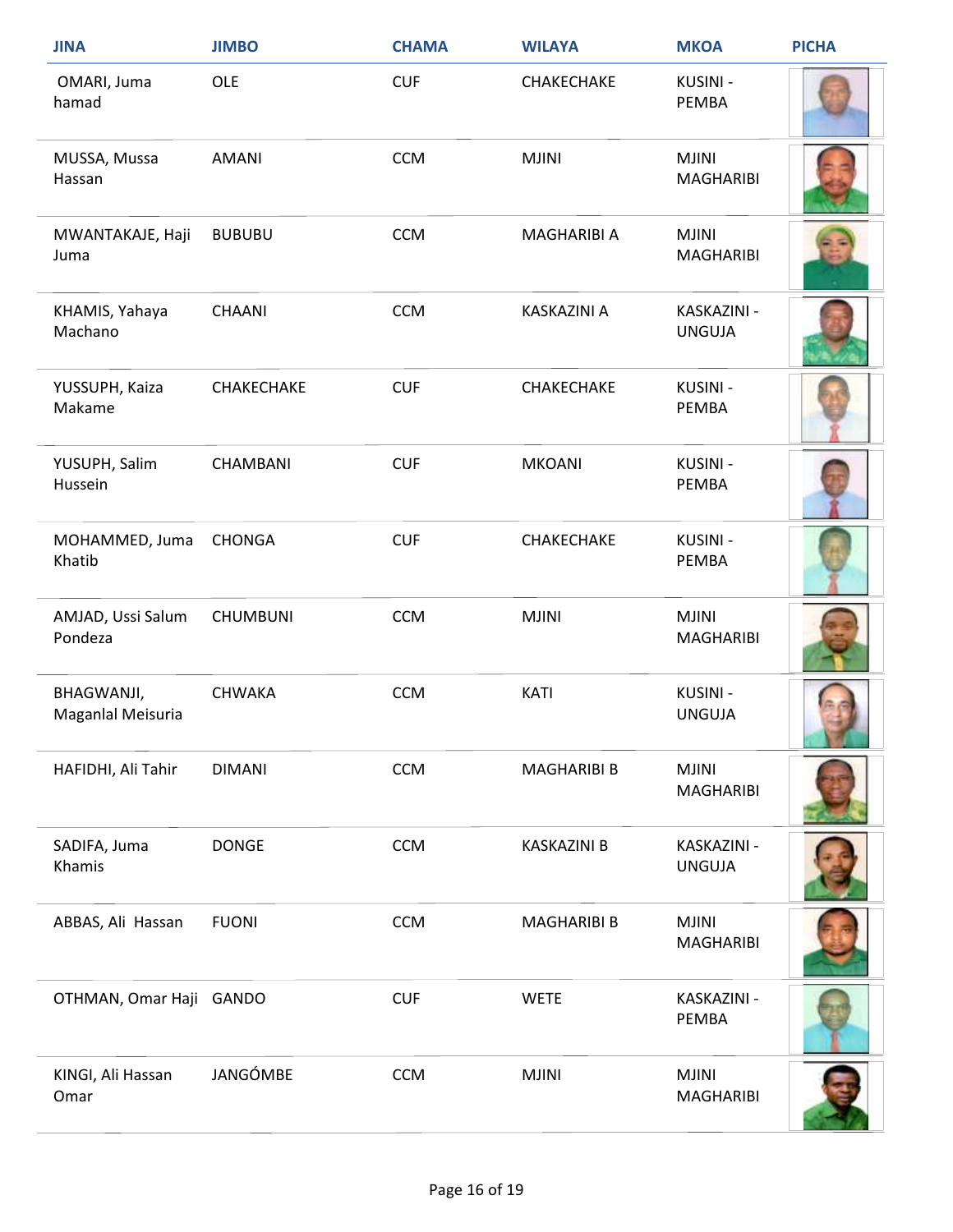| <b>JINA</b>                               | <b>JIMBO</b>      | <b>CHAMA</b> | <b>WILAYA</b>      | <b>MKOA</b>                      | <b>PICHA</b> |
|-------------------------------------------|-------------------|--------------|--------------------|----------------------------------|--------------|
| IBRAHIM, Hassanali<br>Mohamedali          | KIEMBESAMAKI      | <b>CCM</b>   | <b>MAGHARIBI B</b> | <b>MJINI</b><br><b>MAGHARIBI</b> |              |
| ABDALLAH, Haji Ali                        | KIWANI            | <b>CUF</b>   | <b>MKOANI</b>      | KUSINI -<br>PEMBA                |              |
| KHAMIS, Mtumwa<br>Ali                     | KIWENGWA          | <b>CCM</b>   | <b>KASKAZINI B</b> | KASKAZINI -<br><b>UNGUJA</b>     |              |
| HAMADI, Salim<br>Maalim                   | <b>KOJANI</b>     | <b>CUF</b>   | <b>WETE</b>        | KASKAZINI -<br>PEMBA             |              |
| KHATIB, Saidi Haji                        | <b>KONDE</b>      | <b>CUF</b>   | <b>MICHEWENI</b>   | KASKAZINI -<br>PEMBA             |              |
| MWINYI, Hussein Ali                       | KWAHANI           | <b>CCM</b>   | <b>MJINI</b>       | <b>MJINI</b><br><b>MAGHARIBI</b> |              |
| JAMAL, Kassim Ali                         | <b>MAGOMENI</b>   | <b>CCM</b>   | <b>MJINI</b>       | <b>MJINI</b><br><b>MAGHARIBI</b> |              |
| TIMBE, Ameir Haji                         | <b>MAKUNDUCHI</b> | <b>CCM</b>   | <b>KUSINI</b>      | <b>KUSINI</b><br><b>UNGUJA</b>   |              |
| ALI, Abdullah<br>Alisaleh                 | <b>MALINDI</b>    | <b>CUF</b>   | <b>MJINI</b>       | <b>MJINI</b><br><b>MAGHARIBI</b> |              |
| MASOUD, Ali<br>Khamis (Kanali<br>Mstaafu) | <b>MFENESINI</b>  | <b>CCM</b>   | <b>MAGHARIBI B</b> | <b>MJINI</b><br><b>MAGHARIBI</b> |              |
| HAJI, Khatib Kai                          | <b>MICHEWENI</b>  | <b>CUF</b>   | <b>MICHEWENI</b>   | KASKAZINI -<br>PEMBA             |              |
| <b>TWAHIR, Aweso</b><br>Mohamed           | <b>MKOANI</b>     | <b>CUF</b>   | <b>MKOANI</b>      | <b>KUSINI-</b><br>PEMBA          |              |
| KHAMIS, Ali Vuai                          | <b>MKWAJUNI</b>   | <b>CCM</b>   | KASKAZINI A        | KASKAZINI -<br><b>UNGUJA</b>     |              |
| TURKY, Salim Hassan MPENDAE               |                   | <b>CCM</b>   | <b>MJINI</b>       | <b>MJINI</b><br><b>MAGHARIBI</b> |              |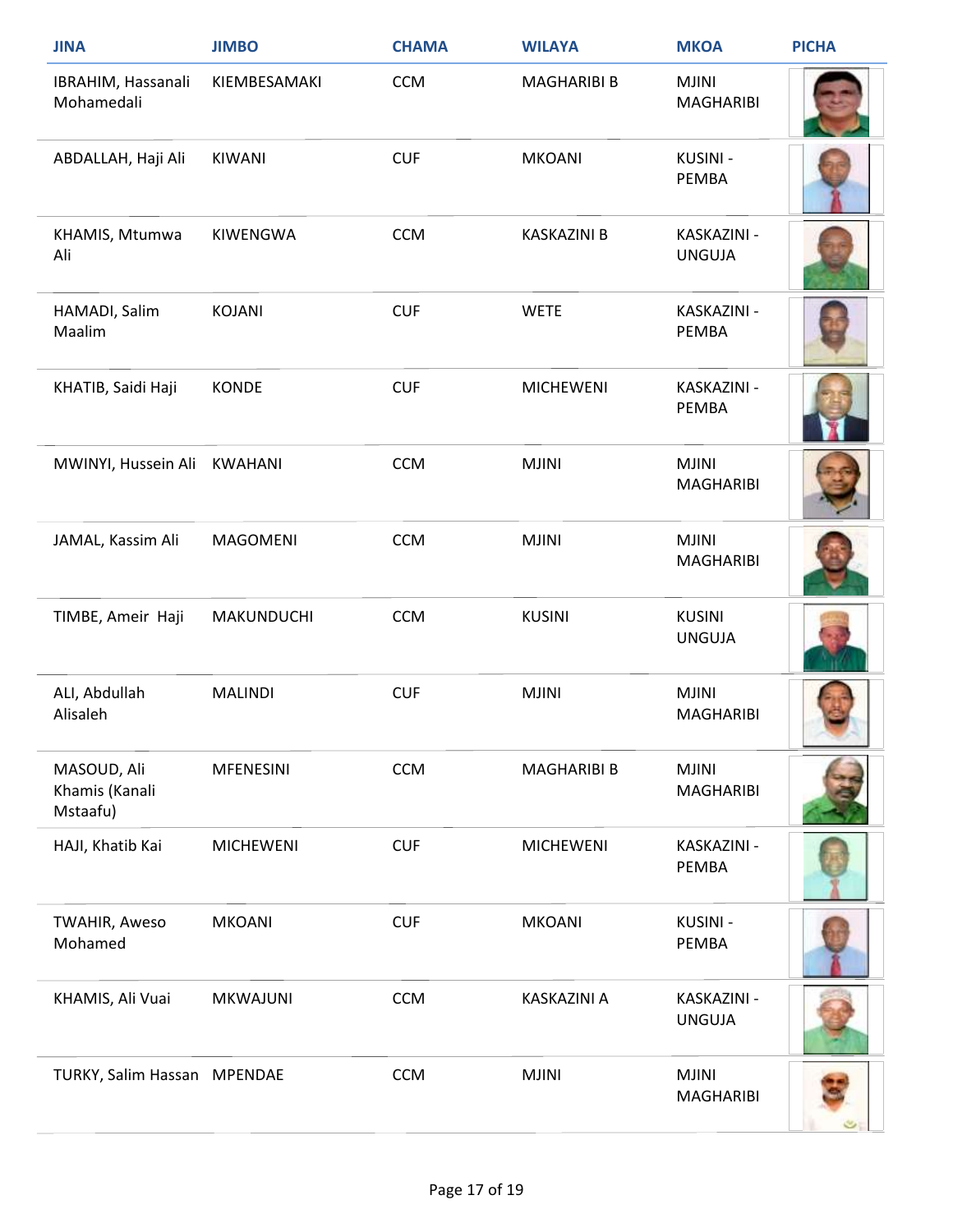| <b>JINA</b>                       | <b>JIMBO</b>    | <b>CHAMA</b> | <b>WILAYA</b>      | <b>MKOA</b>                      | <b>PICHA</b> |
|-----------------------------------|-----------------|--------------|--------------------|----------------------------------|--------------|
| MASOUD, Abdallah<br>Salum         | <b>MTAMBILE</b> | <b>CUF</b>   | <b>MKOANI</b>      | KUSINI -<br>PEMBA                |              |
| KHALIFA,<br>Mohamedi Issa         | <b>MTAMBWE</b>  | <b>CUF</b>   | <b>WETE</b>        | KASKAZINI -<br>PEMBA             |              |
| ALI, Salim Hamis                  | MWANAKWEREKWE   | <b>CUF</b>   | <b>MAGHARIBI B</b> | <b>MJINI</b><br><b>MAGHARIBI</b> |              |
| YUSSUPH, Haji<br>Khamis           | <b>NUNGWI</b>   | <b>CUF</b>   | KASKAZINI A        | KASKAZINI -<br><b>UNGUJA</b>     |              |
| JAFFARI, Sanya Jussa PAJE         |                 | <b>CCM</b>   | <b>KUSINI</b>      | <b>KUSINI</b><br><b>UNGUJA</b>   |              |
| MATTAR, Ali Salum                 | SHAURIMOYO      | <b>CCM</b>   | <b>MJINI</b>       | <b>MJINI</b><br><b>MAGHARIBI</b> |              |
| HIJA, Juma Othman                 | <b>TUMBATU</b>  | <b>CCM</b>   | KASKAZINI A        | KASKAZINI -<br><b>UNGUJA</b>     |              |
| RASHID, Ali Abdallah TUMBE        |                 | <b>CUF</b>   | <b>MICHEWENI</b>   | KASKAZINI -<br><b>PEMBA</b>      |              |
| MIMINA, Khalifa<br>Salim Suleiman | <b>TUNGUU</b>   | <b>CCM</b>   | <b>KATI</b>        | <b>KUSINI -</b><br><b>UNGUJA</b> |              |
| SALUM, Mwinyi<br>Rehani           | <b>UZINI</b>    | <b>CCM</b>   | <b>KATI</b>        | <b>KUSINI-</b><br><b>UNGUJA</b>  |              |
| NGWALI, Ahmed<br>Juma             | WAWI            | <b>CUF</b>   | CHAKECHAKE         | <b>KUSINI-</b><br><b>PEMBA</b>   |              |
| MKUYA, Saada<br>Salum             | WELEZO          | <b>CCM</b>   | MAGHARIBI A        | <b>MJINI</b><br><b>MAGHARIBI</b> |              |
| MBAROUK, Salim Ali WETE           |                 | <b>CUF</b>   | <b>WETE</b>        | KASKAZINI -<br>PEMBA             |              |
| HAMAD, Juma<br>Kombo              | <b>WINGWI</b>   | <b>CUF</b>   | <b>MICHEWENI</b>   | KASKAZINI -<br><b>PEMBA</b>      |              |